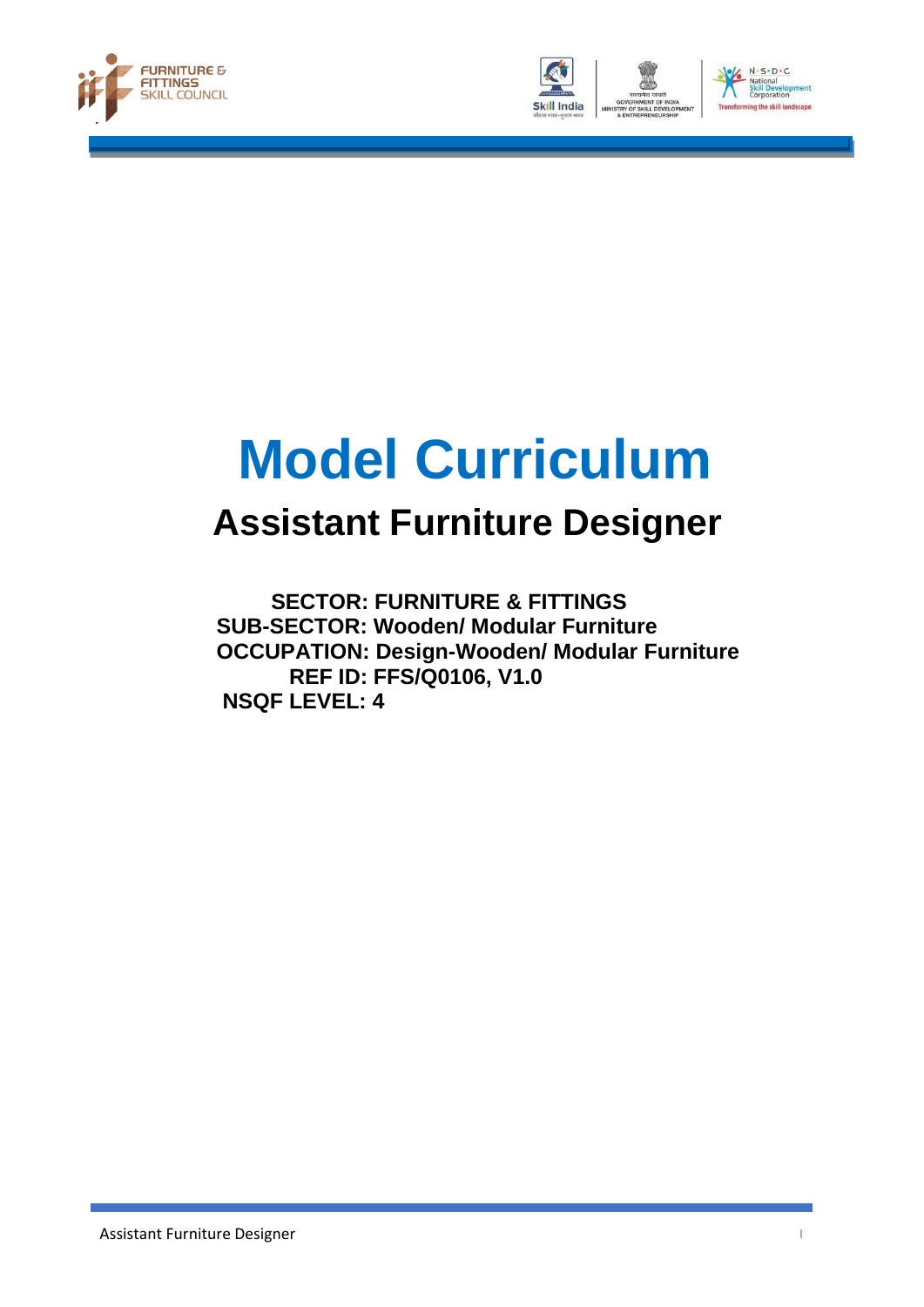





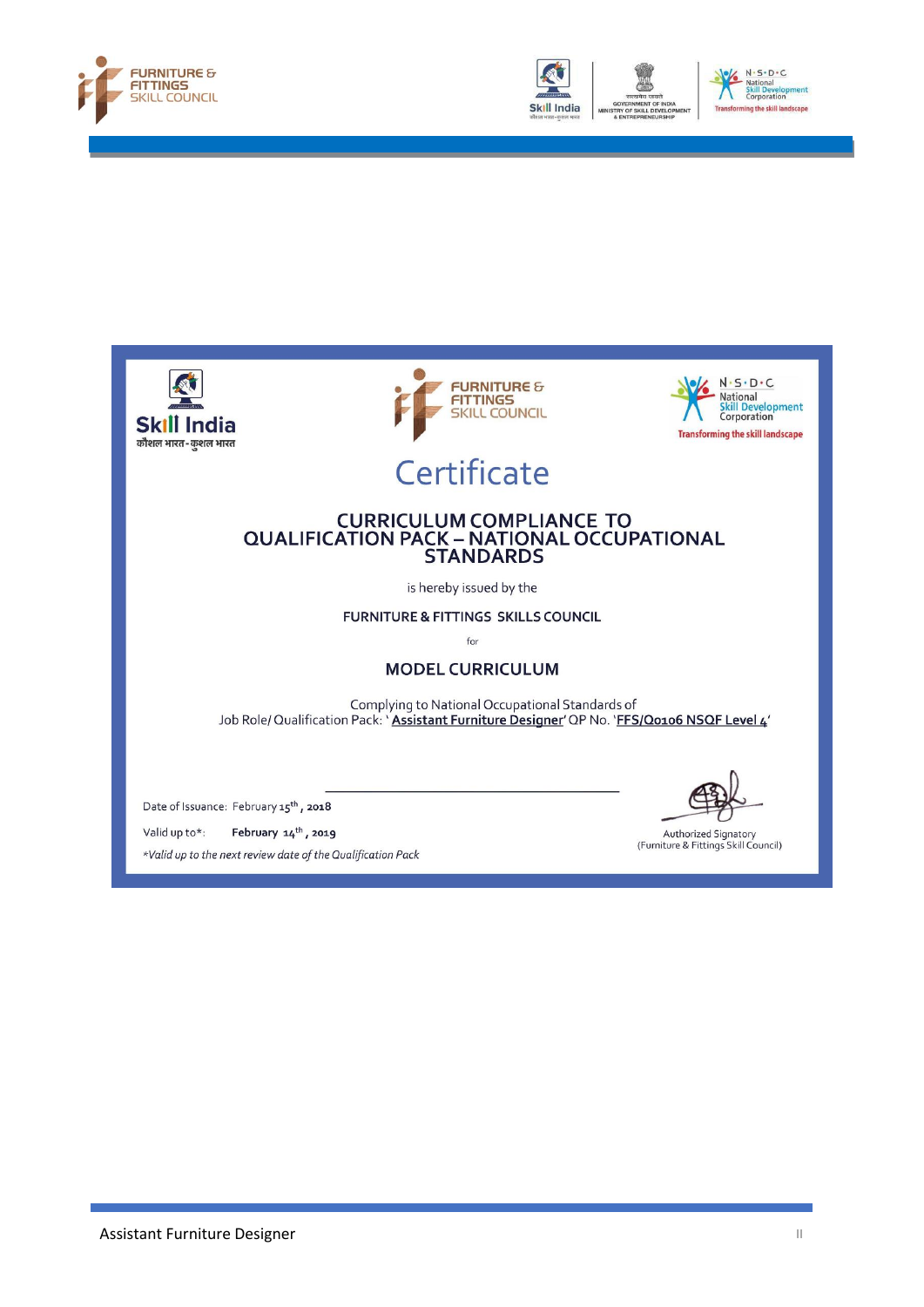



## **TABLE OF CONTENTS**

| 1. Curriculum                    | 01 |
|----------------------------------|----|
| 2. Trainer Prerequisites         | 08 |
| 3. Annexure: Assessment Criteria | 09 |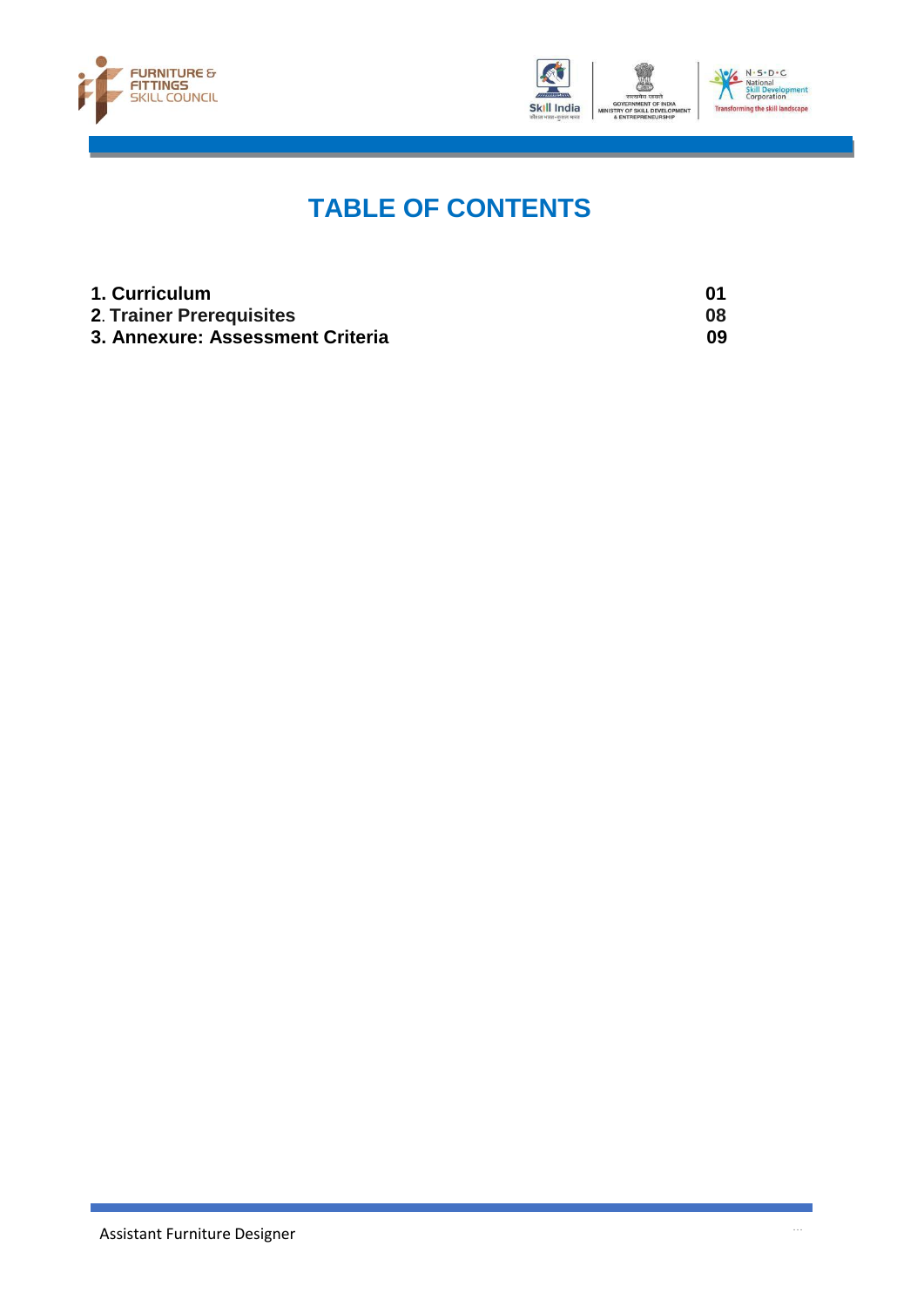



## <span id="page-3-0"></span>**Assistant Furniture Designer CURRICULUM / SYLLABUS**

This program is aimed at training candidates for the job of an "Assistant Furniture Designer", in the "Furniture & Fittings" Sector/Industry and aims at building the following key competencies amongst the learner.

| <b>Program Name</b>                                 | <b>Assistant Furniture Designer</b>                                                                                                                                                                                                                                                                                            |                                                                                                                                                                                                                                                                                                                                                                                                                                                                                                                                                                                                                                                                                                                                                                                                                                                                                                                                                                                                                                                                                                                      |            |
|-----------------------------------------------------|--------------------------------------------------------------------------------------------------------------------------------------------------------------------------------------------------------------------------------------------------------------------------------------------------------------------------------|----------------------------------------------------------------------------------------------------------------------------------------------------------------------------------------------------------------------------------------------------------------------------------------------------------------------------------------------------------------------------------------------------------------------------------------------------------------------------------------------------------------------------------------------------------------------------------------------------------------------------------------------------------------------------------------------------------------------------------------------------------------------------------------------------------------------------------------------------------------------------------------------------------------------------------------------------------------------------------------------------------------------------------------------------------------------------------------------------------------------|------------|
| Qualification<br>Pack Name &<br><b>Reference ID</b> | FFS/Q0106, v1.0                                                                                                                                                                                                                                                                                                                |                                                                                                                                                                                                                                                                                                                                                                                                                                                                                                                                                                                                                                                                                                                                                                                                                                                                                                                                                                                                                                                                                                                      |            |
| <b>Version No.</b>                                  | 1.0                                                                                                                                                                                                                                                                                                                            | <b>Version Update Date</b>                                                                                                                                                                                                                                                                                                                                                                                                                                                                                                                                                                                                                                                                                                                                                                                                                                                                                                                                                                                                                                                                                           | 12-07-2017 |
| <b>Pre-requisites</b><br>to Training                | Class XII, preferable<br>1-2 years' experience preferred                                                                                                                                                                                                                                                                       |                                                                                                                                                                                                                                                                                                                                                                                                                                                                                                                                                                                                                                                                                                                                                                                                                                                                                                                                                                                                                                                                                                                      |            |
| <b>Training</b><br><b>Outcomes</b>                  | After completing this programme, participants will be able to:<br>$\bullet$<br>of furniture to be designed<br>$\bullet$<br>$\bullet$<br>table, dressing table, and shelves/drawers.<br>$\bullet$<br>furniture material and their properties.<br>$\bullet$<br>furniture types and parts.<br>$\bullet$<br>$\bullet$<br>job role. | Know the furniture design objective: He/she understands and identify the type<br>Assess client need and design required kind of furniture piece: He/ she<br>understands and able to design the required furniture pieces. He /she converts<br>the conceptualized ideas onto a paper by making sketches<br>Identify the various types of furniture and furniture parts: He/ she gains<br>knowledge about various types of legs, back, seats, and drawings of chairs, bed,<br>sofa, base unit/wall unit, cabinets, crockery units, entertainment units, study<br>Identify various furniture materials: He gains knowledge about different<br>Identify different types of furniture and furniture parts: He/she learns about<br>Summarize different scale model and build a furniture prototype: He/she<br>learns about creating scale model, build prototype and test.<br>Maintain Health and Safety at site/ workplace: Well versed with health and<br>safety measures in terms of personal safety and equipment safety relevant to the<br>Carry out work effectively with others: Work effectively with stakeholder, |            |
|                                                     |                                                                                                                                                                                                                                                                                                                                | colleague, customer and adhere to the organizational rules and regulations.                                                                                                                                                                                                                                                                                                                                                                                                                                                                                                                                                                                                                                                                                                                                                                                                                                                                                                                                                                                                                                          |            |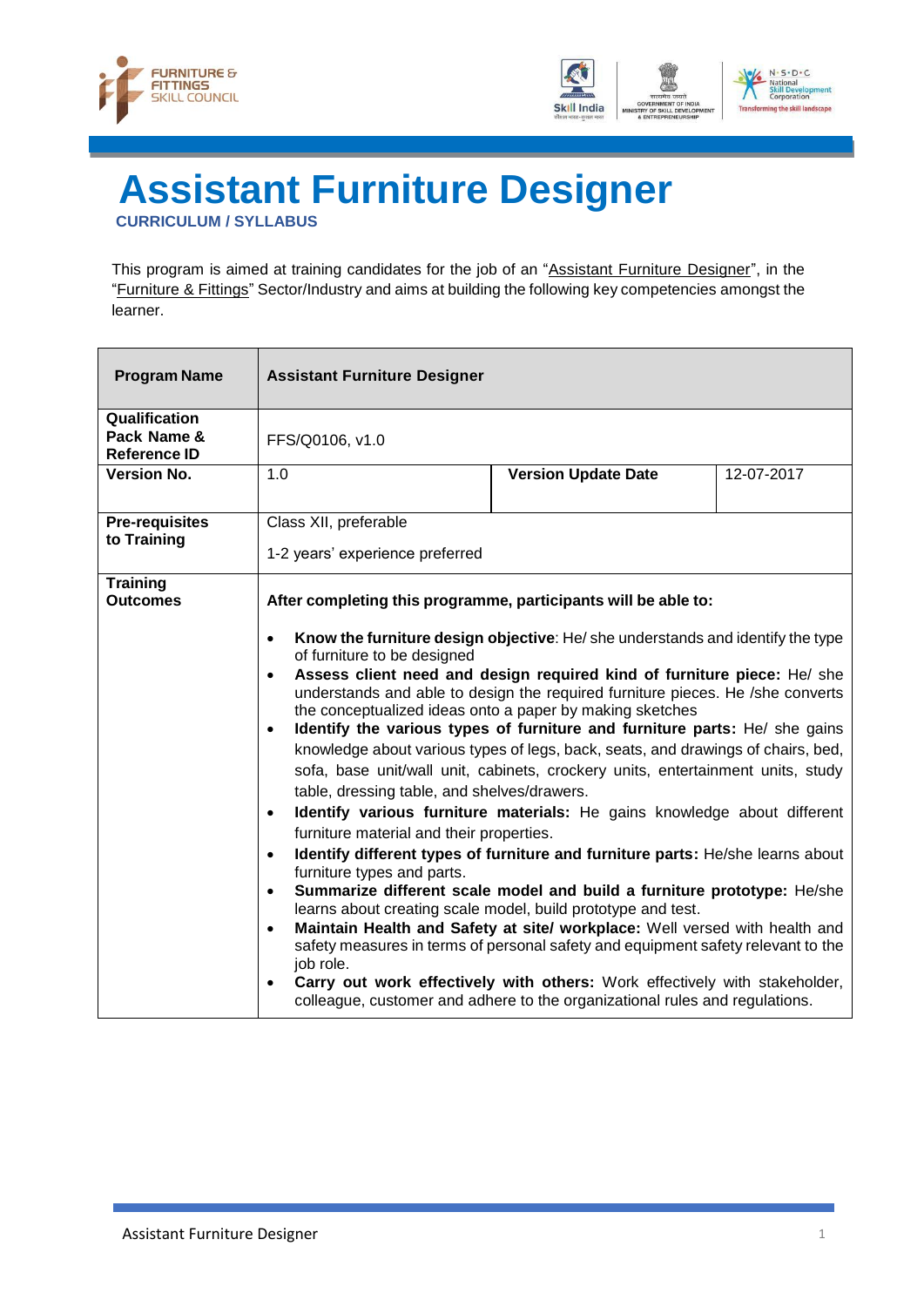



This course encompasses 4 out of 4 Compulsory NOS (National Occupational Standards), of "Assistant Furniture Designer" Qualification Pack issued by "Furniture & Fittings Skill Council".

| <b>Sr No</b> | <b>Module</b>                                                                                                                                                                                                                                | <b>Key Learning Outcomes</b>                                                                                                                                                                                                                                                                                                                                                                                                                                                                                                                                                                                                                                                                                                               | <b>Equipment required</b>                                                                                                                                                                                                         |
|--------------|----------------------------------------------------------------------------------------------------------------------------------------------------------------------------------------------------------------------------------------------|--------------------------------------------------------------------------------------------------------------------------------------------------------------------------------------------------------------------------------------------------------------------------------------------------------------------------------------------------------------------------------------------------------------------------------------------------------------------------------------------------------------------------------------------------------------------------------------------------------------------------------------------------------------------------------------------------------------------------------------------|-----------------------------------------------------------------------------------------------------------------------------------------------------------------------------------------------------------------------------------|
| 1            | <b>Introduction</b><br><b>Theory Duration</b><br>(hh:mm)<br>08:00<br><b>Practical Duration</b><br>(hh:mm)<br>00:00<br><b>Corresponding</b><br><b>NOS Code</b><br><b>Bridge Module</b>                                                        | Impart general discipline in the<br>$\bullet$<br>classroom<br>Define the responsibilities of Assistant<br>Furniture Designer its job opportunities<br>Interpret scope of furniture & fittings<br>$\bullet$<br>industry<br>Impart basic skills of communication                                                                                                                                                                                                                                                                                                                                                                                                                                                                             | <b>White Board</b><br>Marker<br>Computer<br>Presentation software<br>Projector<br>Charts                                                                                                                                          |
| 2            | <b>Understanding</b><br>the organizational<br>context/<br>company/<br>employer<br><b>Theory Duration</b><br>(hh:mm)<br>08:00<br><b>Practical Duration</b><br>(hh:mm)<br>00:00<br><b>Corresponding</b><br><b>NOS Code</b><br><b>FFS/N0109</b> | Acquire the knowledge to understand<br>codes, standards, policies, manuals,<br>rules and regulation of the organization<br>Contact the concerned persons in case<br>of queries on procedures/products/ any<br>problem<br>Explain the escalation procedure in<br>organization                                                                                                                                                                                                                                                                                                                                                                                                                                                               | <b>White Board</b><br>Marker<br>Computer<br><b>Presentation software</b><br>Projector<br>Charts                                                                                                                                   |
| 3            | <b>Ensuring health</b><br>and safety at<br>workplace<br><b>Theory Duration</b><br>(hh:mm)<br>04:00<br><b>Practical Duration</b><br>(hh:mm)<br>04:00<br><b>Corresponding</b><br><b>NOS Code</b><br><b>FFS/N8601</b>                           | Work safely by complying relevant<br>$\bullet$<br>guidelines<br>Assess the worksite for any possible<br>health and safety hazards<br>Follow instructions of manufacturer<br>related to safe use of materials<br>Ensure safe handling and disposal of<br>$\bullet$<br>waste and debris<br>Identify and report of any hazards and<br>potential risks/ threats to supervisors<br>or other authorized personnel<br>Undertake first aid activities in case of<br>$\bullet$<br>any accident<br>Demonstrate use of appropriate<br>$\bullet$<br>personal protective equipment<br>Maintain correct body posture while<br>$\bullet$<br>standing and working for long hours<br>Handle all required tools, machines,<br>materials and equipment safely | <b>White Board</b><br>Marker<br>Computer<br><b>Presentation software</b><br>Projector<br>Charts<br>Masks, safety glasses,<br>ear plugs, safety<br>footwear, gloves, etc.<br>first aid,<br>different types of fire<br>extinguisher |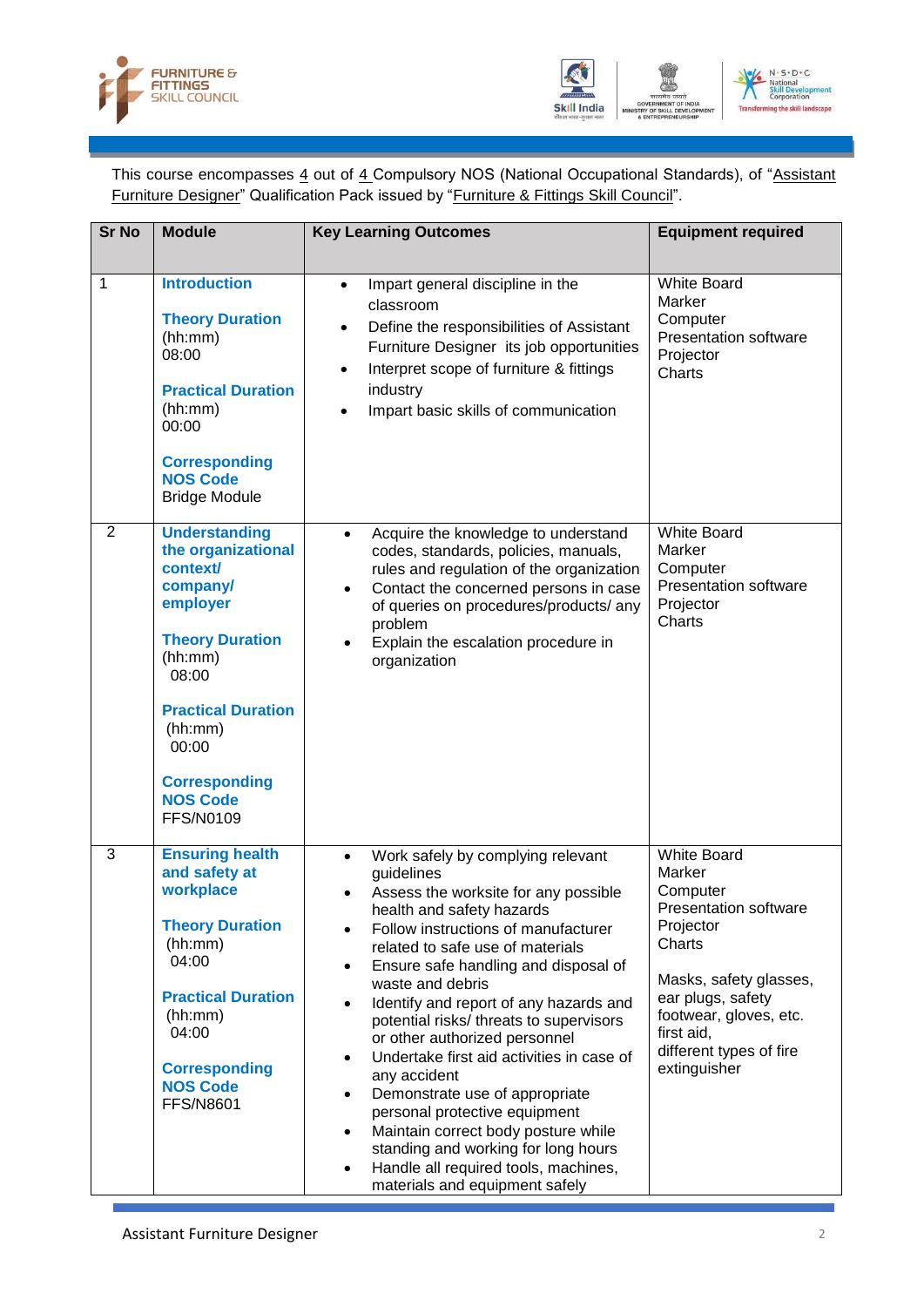





|   |                                                                                                                                                                                                         | Adhere to relevant occupational safety<br>$\bullet$<br>procedures while handling sharp tools,<br>glass, heavy wood, chemicals<br>Apply good housekeeping practices<br>٠<br>always by keeping the work area tidy<br>Report of accident/incident to<br>authorized person                                                                                                                                                                                                                                                                                                                                                                                                                                                                                                                                                                                        |                                                                                                                                                                 |
|---|---------------------------------------------------------------------------------------------------------------------------------------------------------------------------------------------------------|---------------------------------------------------------------------------------------------------------------------------------------------------------------------------------------------------------------------------------------------------------------------------------------------------------------------------------------------------------------------------------------------------------------------------------------------------------------------------------------------------------------------------------------------------------------------------------------------------------------------------------------------------------------------------------------------------------------------------------------------------------------------------------------------------------------------------------------------------------------|-----------------------------------------------------------------------------------------------------------------------------------------------------------------|
| 4 | <b>Dealing with</b><br>emergencies<br><b>Theory Duration</b><br>(hh:mm)<br>04:00<br><b>Practical Duration</b><br>(hh:mm)<br>04:00<br><b>Corresponding</b><br><b>NOS Code</b><br><b>FFS/N8601</b>        | Follow appropriate procedure in case<br>$\bullet$<br>of fire<br>Follow the electrical safety measures<br>$\bullet$<br>while working with electrical power<br>tools and equipment<br>Follow the evacuation procedure in the<br>$\bullet$<br>event of an emergency or an accident,<br>fire, natural calamity<br>Check and ensure general health and<br>$\bullet$<br>safety equipment available at site<br>Describe the use of general health and<br>٠<br>safety equipment<br>Know the correct rescue techniques<br>٠<br>during fire hazard<br>Demonstrate good housekeeping in<br>٠<br>order to prevent accident<br>Demonstrate the correct use of a fire<br>$\bullet$<br>extinguisher<br>Respond promptly and appropriately to<br>$\bullet$<br>an accident situation or medical<br>emergency<br>Know the methods of accident<br>prevention in the working area | White board<br>Marker, masks, safety<br>glasses, ear muffs,<br>safety footwear, gloves,<br>aprons etc.<br>first aid,<br>different types of fire<br>extinguisher |
| 5 | <b>Interaction with</b><br><b>seniors</b><br><b>Theory Duration</b><br>(hh:mm)<br>04:00<br><b>Practical Duration</b><br>(hh:mm)<br>04:00<br><b>Corresponding</b><br><b>NOS Code</b><br><b>FFS/N8801</b> | Seek and obtain clarifications on<br>$\bullet$<br>policies from the supervisor or other<br>authorized personnel<br>Identify and report any deviations to<br>appropriate authority<br>Address the problems effectively and<br>report<br>Follow escalation matrix in case of any<br>grievance                                                                                                                                                                                                                                                                                                                                                                                                                                                                                                                                                                   | White Board<br>Marker<br>Computer<br>Presentation software<br>Projector<br>Charts                                                                               |
| 6 | <b>Work effectively</b><br><b>Theory Duration</b><br>(hh:mm)<br>04:00<br><b>Practical Duration</b><br>(hh:mm)<br>04:00                                                                                  | Coordinate and cooperate with<br>$\bullet$<br>colleagues to achieve work objectives<br>Display courteous behaviour<br>$\bullet$<br>Respond politely to customer queries<br>$\bullet$<br>and team members<br>Follow dress code at work place<br>$\bullet$<br>Keep work area in a tidy and organized<br>$\bullet$<br>manner<br>Adhere to timeline and quality<br>$\bullet$                                                                                                                                                                                                                                                                                                                                                                                                                                                                                      | <b>White Board</b><br>Marker<br>Computer<br><b>Presentation software</b><br>Projector<br>Charts                                                                 |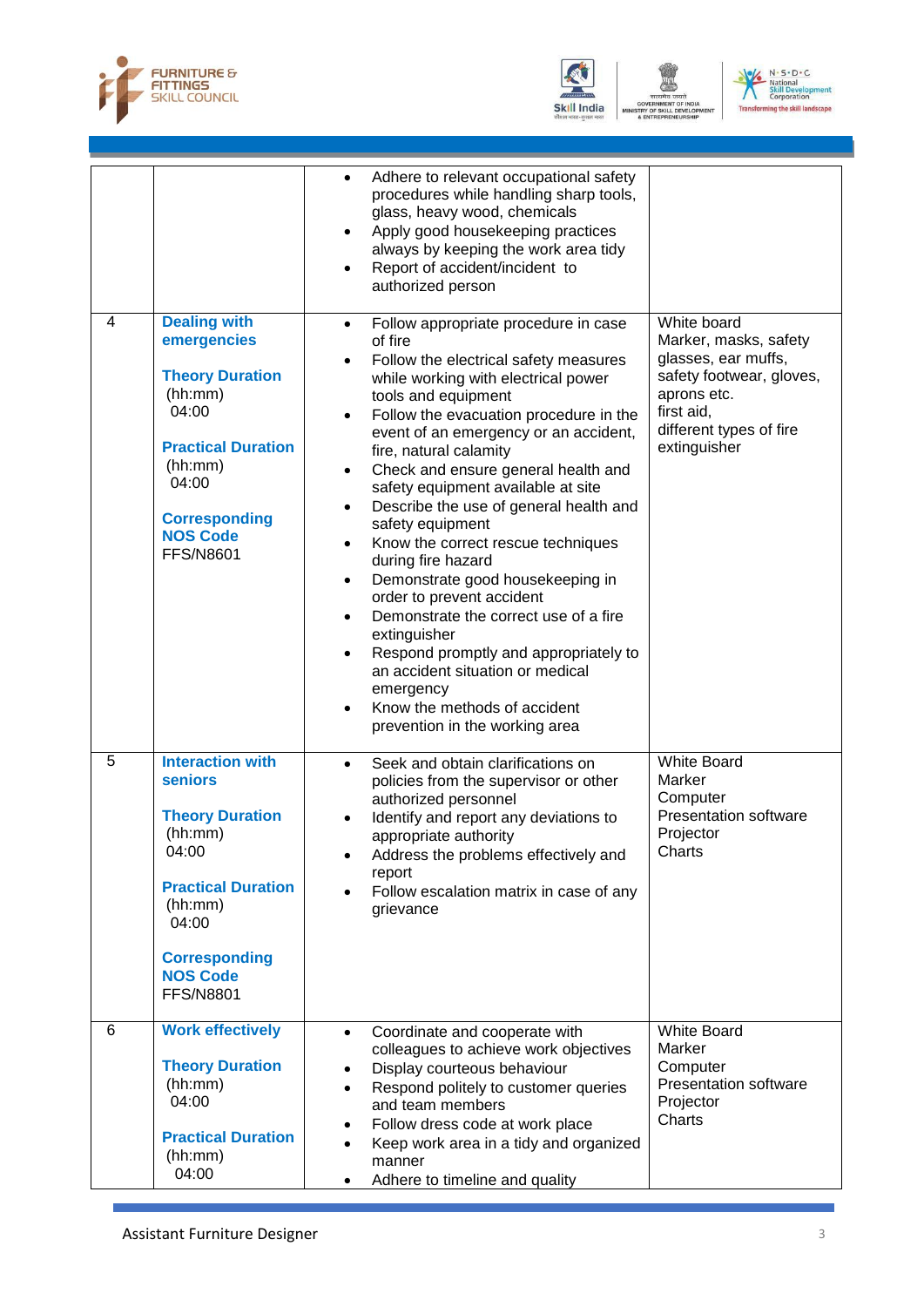





|                | <b>Corresponding</b><br><b>NOS Code</b><br><b>FFS/N8801</b>                                                                                                                                                                 | standards<br>Follow organizational policies and<br>$\bullet$<br>procedures<br>Share information with team wherever<br>$\bullet$<br>and whenever required<br>Work together with co-workers in a<br>$\bullet$<br>synchronized manner<br>Communicate with others clearly, at a<br>$\bullet$<br>pace and in a manner that helps them<br>to understand<br>Show respect to other and their work<br>٠<br>Display active listening skills while<br>$\bullet$<br>interacting with others at work                                                                                                                                                                                                                                                                                                                                                                                                                                                                                                                            |                                                                                                                                                                      |
|----------------|-----------------------------------------------------------------------------------------------------------------------------------------------------------------------------------------------------------------------------|--------------------------------------------------------------------------------------------------------------------------------------------------------------------------------------------------------------------------------------------------------------------------------------------------------------------------------------------------------------------------------------------------------------------------------------------------------------------------------------------------------------------------------------------------------------------------------------------------------------------------------------------------------------------------------------------------------------------------------------------------------------------------------------------------------------------------------------------------------------------------------------------------------------------------------------------------------------------------------------------------------------------|----------------------------------------------------------------------------------------------------------------------------------------------------------------------|
| $\overline{7}$ | <b>Introduction to</b><br>furniture design<br>and measurement<br><b>Theory Duration</b><br>(hh:mm)<br>12:00<br><b>Practical Duration</b><br>(hh:mm)<br>12:00<br><b>Corresponding</b><br><b>NOS Code</b><br><b>FFS/N0109</b> | Measure length, width and depth<br>$\bullet$<br>Explain basics of design<br>$\bullet$<br>Analyse and interpret 2D / 3D drawings<br>$\bullet$<br>Explain about the various types of<br>$\bullet$<br>furniture and their drawings.<br>Summarize history and style of<br>$\bullet$<br>furniture<br>Summarize about materials and its<br>$\bullet$<br>properties<br>Design and prepare furniture drawing<br>$\bullet$<br>Interpret current market trends and<br>$\bullet$<br>client's preferences<br>Elaborate standard operating<br>$\bullet$<br>procedures and common issues<br>troubleshooting knowledge about<br>standard size and dimension of<br>furniture<br>Explain furniture ergonomics<br>٠<br>Use Auto-CAD, CorelDraw, and<br>$\bullet$<br>Photoshop design software<br>Explain furniture material and their<br>properties<br>Elucidate about joineries and all kind of<br>$\bullet$<br>furniture finishes<br>Explain about furniture making process,<br>$\bullet$<br>techniques, process and step involved | <b>White Board</b><br>Marker<br>Computer<br><b>Office Suite</b><br><b>Presentation software</b><br>Projector<br><b>Drafting Table</b><br><b>Drafting Instruments</b> |
| 8              | <b>Furniture design</b><br>objective and<br>research<br><b>Theory Duration</b><br>(hh:mm)<br>10:00<br><b>Practical Duration</b><br>(hh:mm)<br>06:00                                                                         | Take clear instructions from design in-<br>$\bullet$<br>charge/supervisor or client about<br>design objective<br>Evaluate the size and style of furniture<br>$\bullet$<br>to be designed<br>Identify the surrounding and the<br>$\bullet$<br>designed furniture piece<br>Conduct market research for latest<br>designs, fixtures/fittings, style, trends,                                                                                                                                                                                                                                                                                                                                                                                                                                                                                                                                                                                                                                                          | <b>White Board</b><br>Marker<br>Computer<br><b>Office Suite</b><br><b>Presentation software</b><br>Projector<br><b>Drafting Table</b><br><b>Drafting Instruments</b> |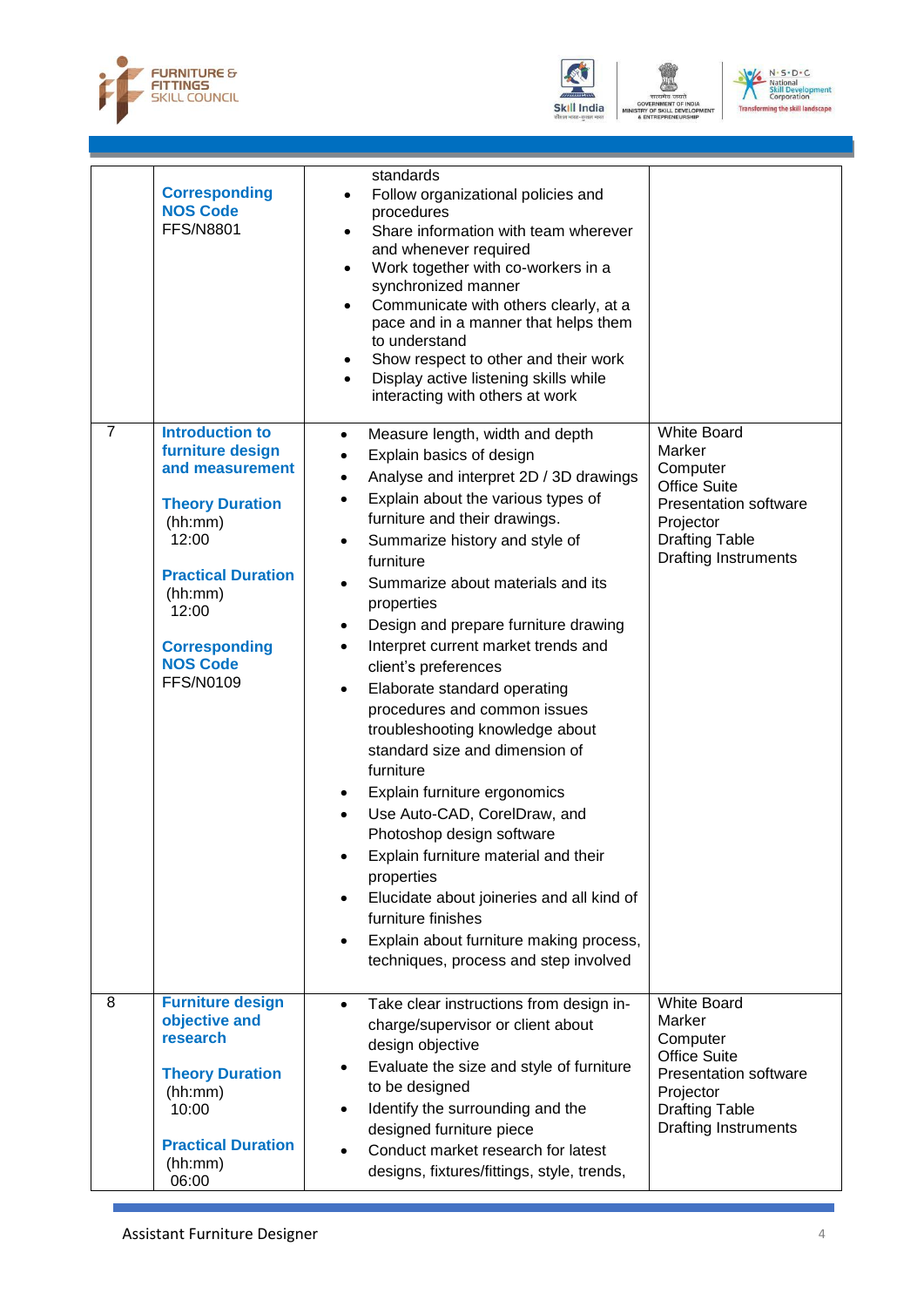





|    | <b>Corresponding</b><br><b>NOS Code</b><br><b>FFS/N0109</b>                                                                                                                                                                                | wooden material /other material with<br>the help of various websites,<br>catalogues<br>Identify and extract the information<br>$\bullet$<br>from research materials about recycling<br>of waste material which can be used/<br>with the target piece of furniture<br>Make a detailed note of researched<br>data for future reference                                                                                                                                                                                                                                                                                                                                                                                                                                                                                                                                                                   |                                                                                                                                                                      |
|----|--------------------------------------------------------------------------------------------------------------------------------------------------------------------------------------------------------------------------------------------|--------------------------------------------------------------------------------------------------------------------------------------------------------------------------------------------------------------------------------------------------------------------------------------------------------------------------------------------------------------------------------------------------------------------------------------------------------------------------------------------------------------------------------------------------------------------------------------------------------------------------------------------------------------------------------------------------------------------------------------------------------------------------------------------------------------------------------------------------------------------------------------------------------|----------------------------------------------------------------------------------------------------------------------------------------------------------------------|
| 9  | <b>Prioritize work</b><br>activities to<br>achieve desired<br><b>results</b><br><b>Theory Duration</b><br>(hh:mm)<br>12:00<br><b>Practical Duration</b><br>(hh:mm)<br>08:00<br><b>Corresponding</b><br><b>NOS Code</b><br><b>FFS/N0109</b> | Prepare a plan marking out the<br>$\bullet$<br>activities to be done<br>Make a clear understanding about<br>$\bullet$<br>furniture piece to be designed<br>Follow timelines with processes<br>$\bullet$<br>involved to complete work in given time<br>Arrange and organize all the<br>$\bullet$<br>researched data for analysis along with<br>previously gained knowledge to create<br>a design concept<br>Organize all ideas for design concept<br>and discuss the same with<br>seniors/peers to finalize/shortlist one or<br>two ideas for creating new designs<br>Convert these conceptualized ideas<br>onto a paper by making of few basic<br>rough design sketches<br>Observe and visualize all the sketches<br>$\bullet$<br>drawn to come up with final design<br>paper sketch<br>Consult with design in-<br>$\bullet$<br>charge/supervisor to incorporate any<br>ideas/feedback/inputs received | <b>White Board</b><br>Marker<br>Computer<br><b>Office Suite</b><br><b>Presentation software</b><br>Projector<br><b>Drafting Table</b><br><b>Drafting Instruments</b> |
| 10 | <b>Create design</b><br>concept<br><b>Theory Duration</b><br>(hh:mm)<br>12:00<br><b>Practical Duration</b><br>(hh:mm)<br>24:00<br><b>Corresponding</b><br><b>NOS Code</b><br><b>FFS/N0109</b>                                              | Organize all ideas for design concept<br>$\bullet$<br>Discuss with seniors/peers to<br>$\bullet$<br>finalize/shortlist one or two ideas for<br>creating new designs<br>Convert these conceptualized ideas<br>$\bullet$<br>onto a paper by making of few basic<br>rough design sketches<br>Observe and visualize all the sketches<br>$\bullet$<br>drawn to come up with final design<br>paper sketch<br>Consult with design in<br>$\bullet$<br>charge/supervisor and incorporate any<br>ideas/feedback/inputs received                                                                                                                                                                                                                                                                                                                                                                                  | <b>White Board</b><br>Marker<br>Computer<br><b>Office Suite</b><br><b>Presentation software</b><br>Projector<br><b>Drafting Table</b><br><b>Drafting Instruments</b> |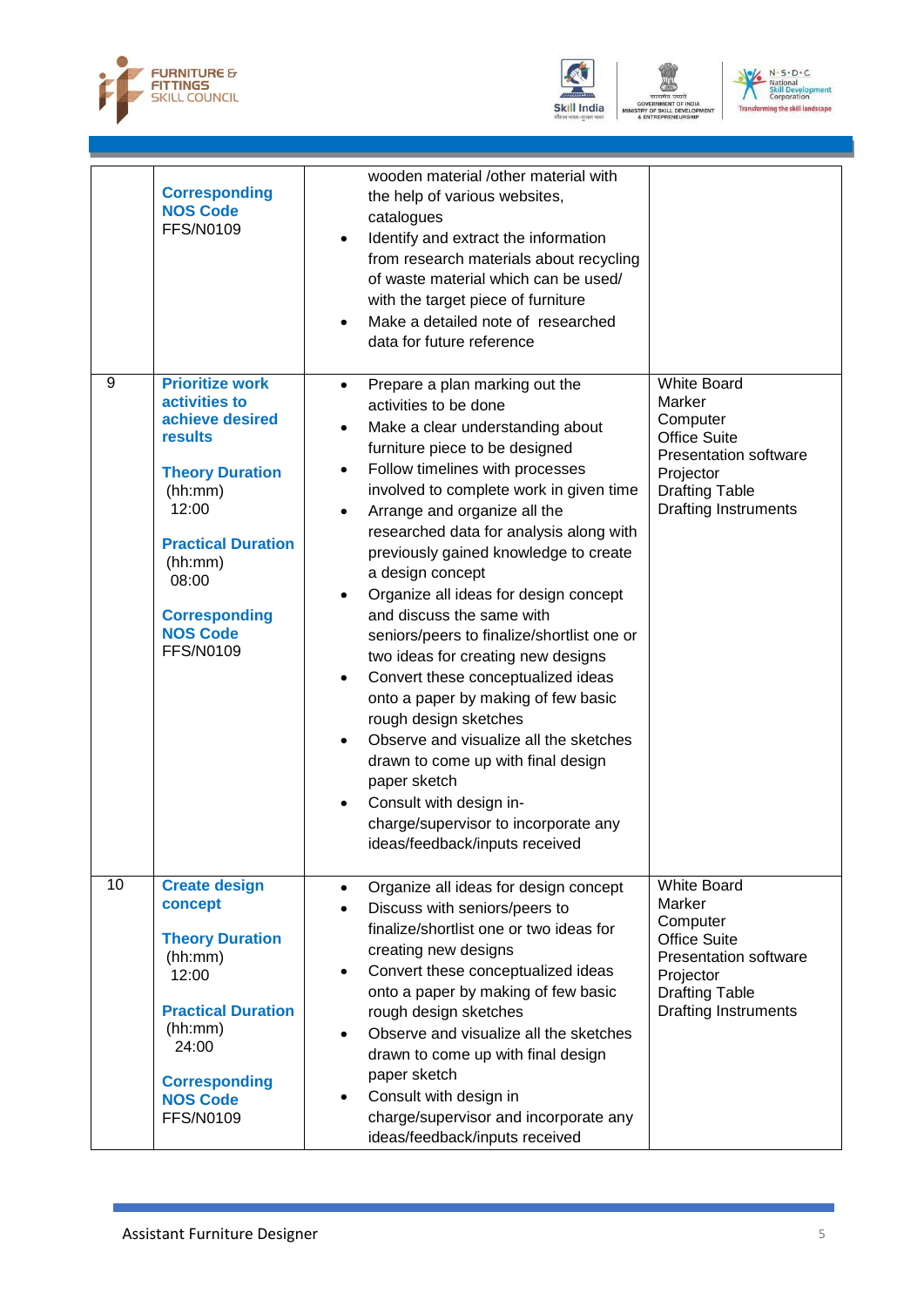





| 11              | <b>Furniture design</b><br>drawing and<br>approval<br><b>Theory Duration</b><br>(hh:mm)<br>12:00<br><b>Practical Duration</b><br>(hh:mm)<br>12:00<br><b>Corresponding</b><br><b>NOS Code</b><br><b>FFS/N0109</b> | Make furniture design drawing of final<br>$\bullet$<br>sketch with the help of computer<br>software package<br>Ensure to add design elements and<br>٠<br>features to this furniture drawing<br>Get approval from design in<br>$\bullet$<br>charge/supervisor for the target<br>furniture design drawing                                                                                                                                                                                                                                                                                                                                                                                                                                                                                 | <b>White Board</b><br>Marker<br>Computer<br><b>Office Suite</b><br><b>Presentation software</b><br>Projector<br><b>Drafting Table</b><br>Drafting Instruments        |
|-----------------|------------------------------------------------------------------------------------------------------------------------------------------------------------------------------------------------------------------|-----------------------------------------------------------------------------------------------------------------------------------------------------------------------------------------------------------------------------------------------------------------------------------------------------------------------------------------------------------------------------------------------------------------------------------------------------------------------------------------------------------------------------------------------------------------------------------------------------------------------------------------------------------------------------------------------------------------------------------------------------------------------------------------|----------------------------------------------------------------------------------------------------------------------------------------------------------------------|
| $\overline{12}$ | <b>Create scale</b><br>model<br><b>Theory Duration</b><br>(hh:mm)<br>36:00<br><b>Practical Duration</b><br>(hh:mm)<br>48:00<br><b>Corresponding</b><br><b>NOS Code</b><br><b>FFS/N0110</b>                       | Select board, small sticks or other<br>$\bullet$<br>materials to create scale model of the<br>designed furniture<br>Draw layouts on card board sheet as<br>$\bullet$<br>per furniture dimension<br>Cut cardboard as per drawn layout<br>$\bullet$<br>Join these cut card board piece<br>$\bullet$<br>together as per shape and size of<br>furniture<br>Add sticks or other chosen material to<br>$\bullet$<br>display the feature and details of the<br>furniture piece<br>Review all sizes and proportions of<br>$\bullet$<br>scale, also review all joineries and<br>making techniques of furniture<br>Analyse and conduct a visual<br>$\bullet$<br>inspection to identify any defects that<br>are present or may arise in scale model<br>Seek approval from the seniors<br>$\bullet$ | <b>White Board</b><br>Marker<br>Computer<br><b>Office Suite</b><br><b>Presentation software</b><br>Projector<br><b>Drafting Table</b><br><b>Drafting Instruments</b> |
| $\overline{13}$ | <b>Build a prototype</b><br>and test<br><b>Theory Duration</b><br>(hh:mm)<br>30:00<br><b>Practical Duration</b><br>(hh:mm)<br>38:00<br><b>Corresponding</b><br><b>NOS Code</b><br><b>FFS/N0110</b>               | Explain detail drawings and<br>$\bullet$<br>specification to the craftsman<br>/carpenter to get the furniture<br>prototype ready<br>Ensure all the collected raw materials<br>or sample materials are of standard<br>quality<br>Make sure all cut size of materials are<br>$\bullet$<br>as per given layout<br>Check structure of prototype and<br>$\bullet$<br>analyze all joineries and techniques<br>used are correct<br>Review prototype in consultation with<br>$\bullet$<br>the supervisor and /or team keeping in<br>view the ability and capacity of the                                                                                                                                                                                                                        | <b>White Board</b><br>Marker<br>Computer<br><b>Office Suite</b><br><b>Presentation software</b><br>Projector<br><b>Drafting Table</b><br><b>Drafting Instruments</b> |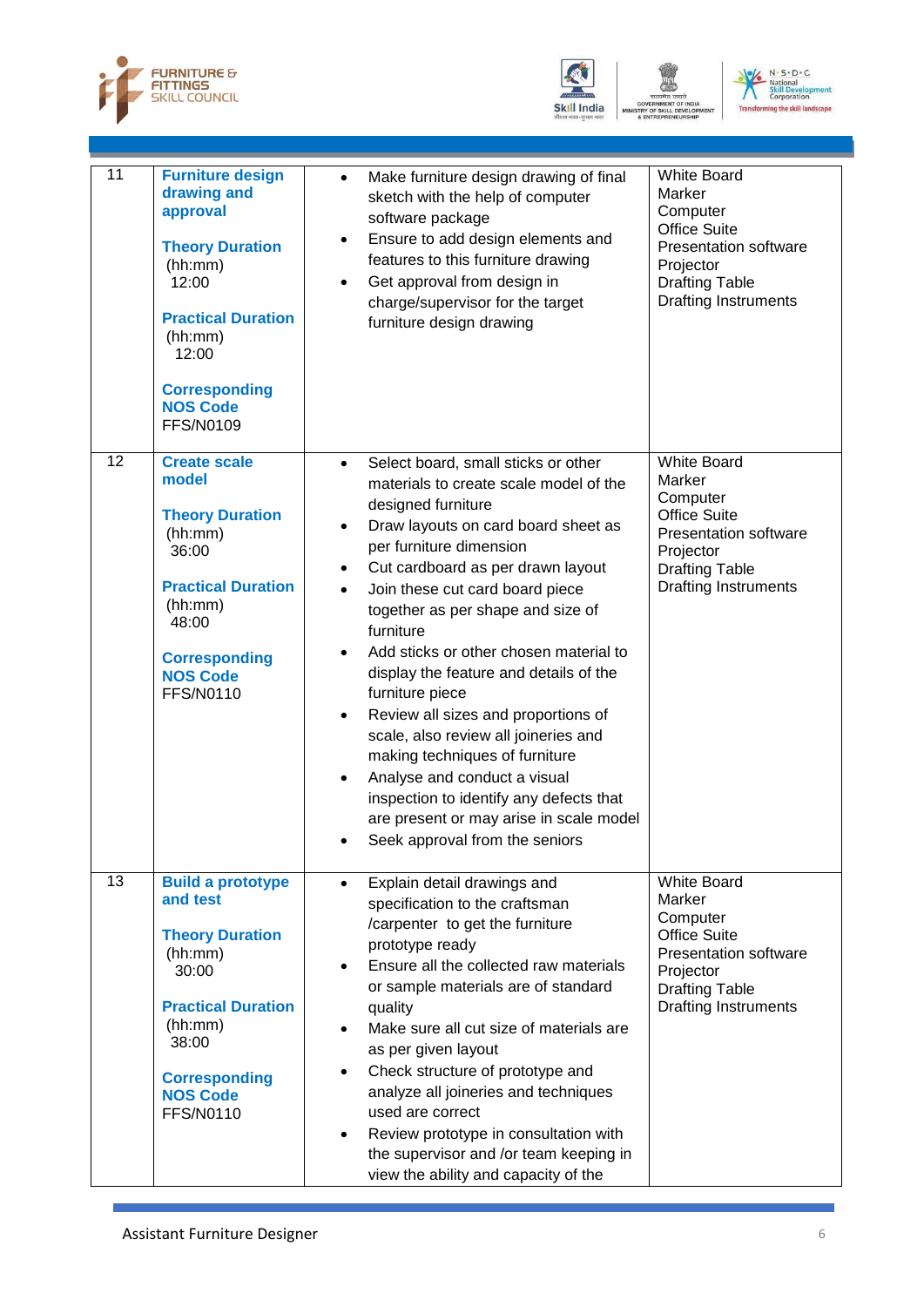





|                                                                                                                   | organization in terms of<br>equipment/material to be used<br>Ensure that the prototype finish is as<br>$\bullet$<br>per instruction and quality standard<br>Develop a new prototype or make<br>changes in this existing prototype<br>sample as per feedback or inputs<br>received<br>Get signoff/ approval of this final<br>prototype from the supervisor<br>Assist in compliance with procedural<br>documentation and if required take the<br>photograph of the finished furniture<br>prototype to make a portfolio/record<br>purpose |
|-------------------------------------------------------------------------------------------------------------------|----------------------------------------------------------------------------------------------------------------------------------------------------------------------------------------------------------------------------------------------------------------------------------------------------------------------------------------------------------------------------------------------------------------------------------------------------------------------------------------------------------------------------------------|
| <b>Total Duration</b><br><b>Theory Duration:</b><br><b>156 hrs</b><br><b>Practical Duration</b><br><b>164 hrs</b> | Unique Equipment Required for the QP:<br>White Board<br>Marker<br>Computer<br><b>Office Suite</b><br><b>Presentation software</b><br>Projector<br><b>Drafting Table</b>                                                                                                                                                                                                                                                                                                                                                                |
|                                                                                                                   | <b>Drafting Instruments</b><br>gloves, earplugs, goggles, nose mask, Measurement Tools                                                                                                                                                                                                                                                                                                                                                                                                                                                 |

Grand Total Course Duration: **320 Hours, 0 Minutes**

*(This syllabus/ curriculum has been approved by Furniture & Fittings Skill Council)*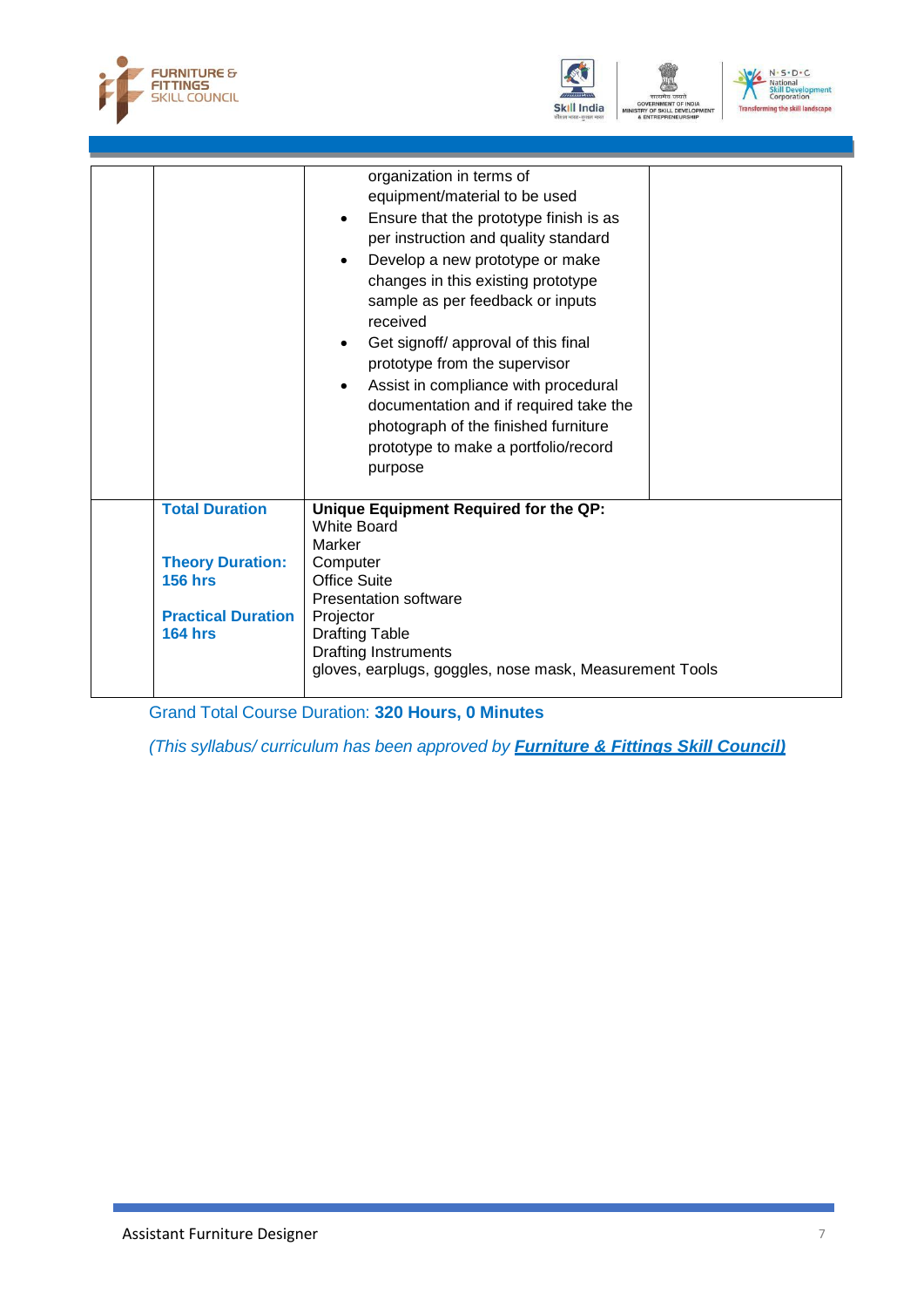



### <span id="page-10-0"></span>**Trainer Prerequisites for Job role: "Assistant Furniture Designer" mapped to Qualification Pack: "FFS/Q0106"**

| Sr.<br><b>No</b> | Area                                                       | <b>Details</b>                                                                                                                                                                                                                                                                                                                                                                            |
|------------------|------------------------------------------------------------|-------------------------------------------------------------------------------------------------------------------------------------------------------------------------------------------------------------------------------------------------------------------------------------------------------------------------------------------------------------------------------------------|
| 1                | <b>Description</b>                                         | To deliver accredited training service, mapping to the curriculum detailed<br>above, in accordance with the Qualification Pack "FFS/Q0106".                                                                                                                                                                                                                                               |
| $\overline{2}$   | Personal<br><b>Attributes</b>                              | Aptitude for conducting training, and pre/ post work to ensure competent,<br>employable candidates at the end of the training. Strong communication<br>skills, interpersonal skills, ability to work as part of a team; a passion for<br>quality and for developing others; well organized and focused, eager to<br>learn and keep oneself updated with the latest in the mentioned field |
| 3                | <b>Minimum</b><br><b>Educational</b><br>Qualification<br>s | Diploma in Interior Design with 3 years' experience<br>Or<br>Degree in Interior Design with 3 years' experience<br>Or                                                                                                                                                                                                                                                                     |
|                  |                                                            | Bachelor in Architecture with 2 year experience in Interior Design                                                                                                                                                                                                                                                                                                                        |
| 4a               | Domain<br><b>Certification</b>                             | Certified for Job Role: "Assistant Furniture Designer" mapped to QP:<br>"FFS/Q0106". Minimum accepted score 80% as per the FFSC guideline.                                                                                                                                                                                                                                                |
| 4b               | <b>Platform</b><br><b>Certification</b>                    | Recommended that the Trainer is certified for the Job Role: "Trainer",<br>mapped to the Qualification Pack: "MEP/Q0102".<br>Minimum accepted<br>score as per respective FFSC guideline is 80%.                                                                                                                                                                                            |
| 5                | <b>Experience</b>                                          | Minimum three years of relevant experience<br>$\bullet$                                                                                                                                                                                                                                                                                                                                   |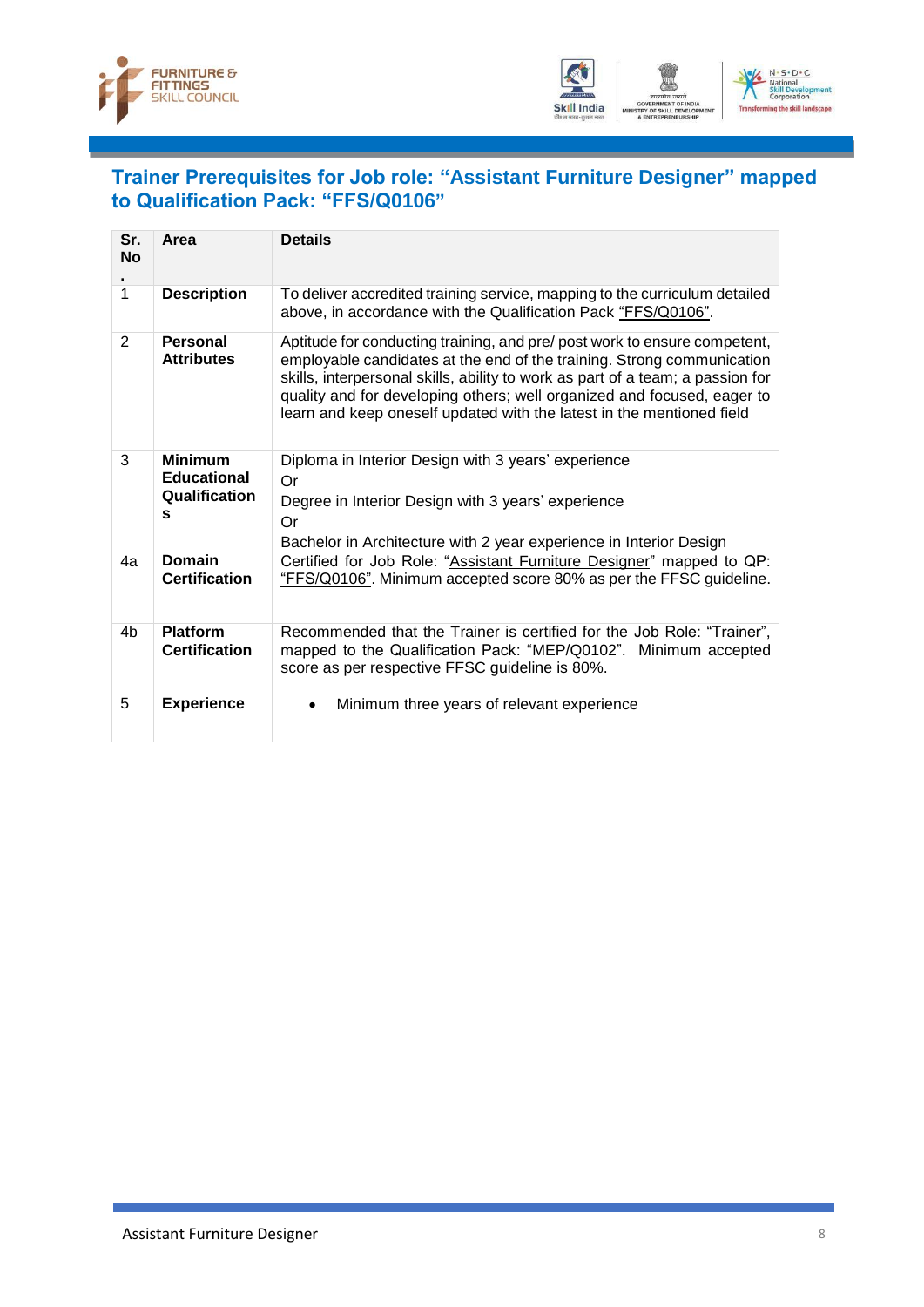





#### <span id="page-11-0"></span>**Annexure: Assessment Criteria**

| <b>Job Role</b>             | <b>Assistant Furniture Designer</b> |
|-----------------------------|-------------------------------------|
| <b>Qualification Pack</b>   | FFS/Q0106, v1.0                     |
| <b>Sector Skill Council</b> | Furniture & Fittings Skill Council  |

#### **Guidelines for Assessment**

1. Criteria for assessment for each Qualification Pack will be created by the Sector Skill Council. Each Performance Criteria (PC) will be assigned marks proportional to its importance in NOS.

2. SSC will also lay down proportion of marks for Theory and Skills Practical for each PC.

3. The assessment for the theory part will be based on knowledge bank of questions created by the SSC.

4.Assessment will be conducted for all compulsory NOS, and where applicable, on the selected elective/option NOS/set of NOS.

5. Individual assessment agencies will create unique question papers for theory part for each candidate at each examination/training center (as per assessment criteria below).

6.Individual assessment agencies will create unique evaluations for skill practical for every student at each examination/training center based on this criteria

7.To pass the Qualification Pack, every trainee should score a minimum of 70% in aggregate

In case of unsuccessful completion, the trainee may seek reassessment on the Qualification Pack.

| <b>Compulsory NOS</b>                                                           |                                                                                                                                                                                                                                              |                              |                | <b>Marks Allocation</b> |                                   |
|---------------------------------------------------------------------------------|----------------------------------------------------------------------------------------------------------------------------------------------------------------------------------------------------------------------------------------------|------------------------------|----------------|-------------------------|-----------------------------------|
| <b>Total Marks: 400</b><br><b>Assessment</b><br>outcomes                        | <b>Assessment criteria for outcomes</b>                                                                                                                                                                                                      |                              |                |                         |                                   |
|                                                                                 |                                                                                                                                                                                                                                              | <b>Total</b><br><b>Marks</b> | Out<br>Of      | <b>Theor</b><br>y       | <b>Skills</b><br><b>Practical</b> |
| 1. FFS/N0109<br>(Research<br>and creation<br>of furniture<br>design<br>concept) | PC1. take clear instructions from design in<br>charge/supervisor or client about<br>design objective and purpose of the<br>furniture piece to be designed e.g.<br>decorative, functional, for individual<br>client, for mass production etc. | 100                          | 5              | $\overline{2}$          | 3                                 |
|                                                                                 | PC2. identify the type of furniture to be<br>designed, i.e. Chair/sofa/table/<br>cupboard/cabinet/kitchen modular<br>furniture etc.                                                                                                          |                              | 3              | $\mathbf{1}$            | $\overline{2}$                    |
|                                                                                 | PC3. evaluate the size of furniture to be<br>designed, the style of the furniture e.g.<br>modern, contemporary, classical,<br>placement of furniture (office, home                                                                           |                              | $\overline{7}$ | $\overline{2}$          | 5                                 |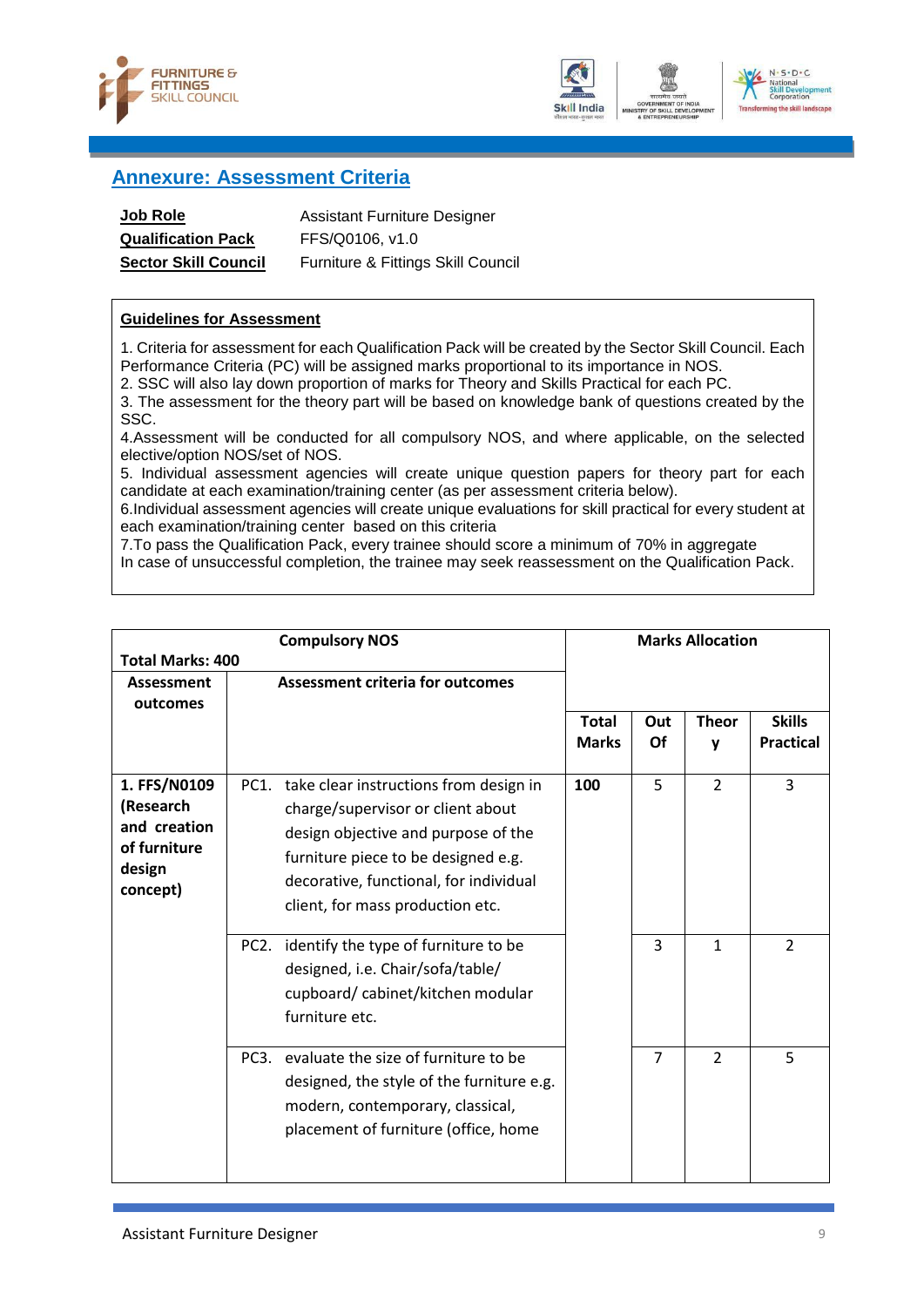



| or any other location) and kind of<br>usage of furniture.                                                                                                                                                      |                |                |                |
|----------------------------------------------------------------------------------------------------------------------------------------------------------------------------------------------------------------|----------------|----------------|----------------|
| PC4. identify the visual impact it should<br>have (whether to complement or<br>contrast the surrounding) and whether<br>the designed furniture piece will be a<br>focal piece or blend with surroundings.      | 5              | $\mathbf{1}$   | 4              |
| PC5. conduct market research for latest<br>designs, fixtures/fittings, style, trends,<br>wooden material /other material like<br>ply board, fiber board etc. with the help<br>of various websites, catalogues. | $\overline{7}$ | $\overline{2}$ | 5              |
| PC6. identify and extract the information<br>from research materials about recycling<br>/best use of waste material which can<br>be used/incorporated with the target<br>piece of furniture, if allowed        | 5              | $\overline{2}$ | 3              |
| PC7. make a detailed note of researched<br>data for future reference                                                                                                                                           | 3              | $\mathbf{1}$   | $\overline{2}$ |
| PC8. prepare a plan marking out the<br>activities to be done                                                                                                                                                   | 5              | $\overline{2}$ | 3              |
| PC9. make a clear understanding of kind of<br>furniture piece to be designed along<br>with the materials to be used for<br>furniture manufacturing and other<br>requirements of for designing furniture        |                | 2              | 5              |
| PC10. sync timelines with processes involved<br>to complete work in given time                                                                                                                                 | 5              | $\overline{2}$ | 3              |
| PC11. arrange and organize all the researched<br>data for analysis along with previously<br>gained knowledge to create a design<br>concept                                                                     | 3              | 1              | 2              |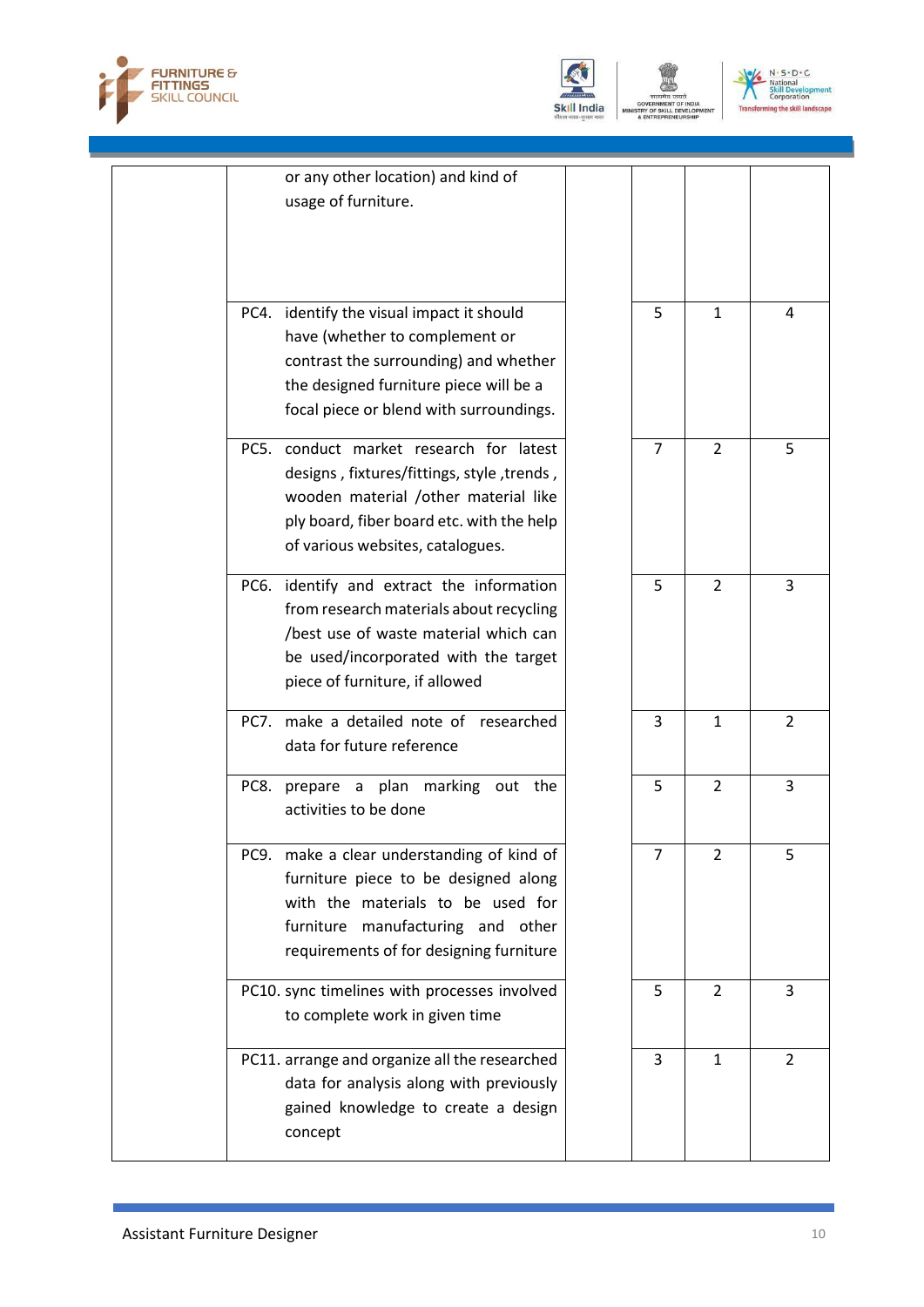





ENT

| PC13. convert these conceptualized ideas<br>onto a paper by making of few basic<br>rough design sketches                                                                                      |                |                |    |
|-----------------------------------------------------------------------------------------------------------------------------------------------------------------------------------------------|----------------|----------------|----|
| PC14. observe and visualize all the sketches<br>drawn to come up with final design<br>paper sketch                                                                                            | 5              | $\mathbf{1}$   | 4  |
| PC15. consult<br>with<br>design<br>in<br>charge/supervisor & incorporate any<br>ideas/feedback/inputs received and<br>seek approval                                                           | 5              | $\overline{2}$ | 3  |
| PC16. make a furniture design drawing of final<br>sketch with the help of computer<br>software package (CAD, Coral Draw<br>$etc.$ )                                                           | $\overline{7}$ | $\overline{2}$ | 5  |
| PC17. draw plan, views, sections and other<br>design structure with the help of<br>software for designing furniture piece.                                                                    | 5              | 1              | 4  |
| PC18. include<br>dimensions<br>all<br>such<br>as<br>construction details, material used,<br>products finishes, and manufacturing<br>technics, joineries, used in making of<br>the furniture.  | 5              | $\overline{2}$ | 3  |
| PC19. ensure to add design elements and<br>features to this furniture drawing                                                                                                                 | 5              | $\mathbf{1}$   | 4  |
| PC20. get<br>approval<br>from<br>design<br>in<br>charge/supervisor<br>for<br>the<br>target<br>furniture design drawing and its related<br>aspects like dimensions of target<br>furniture etc. | 5              | $\mathbf{1}$   | 4  |
|                                                                                                                                                                                               | 100            | 30             | 70 |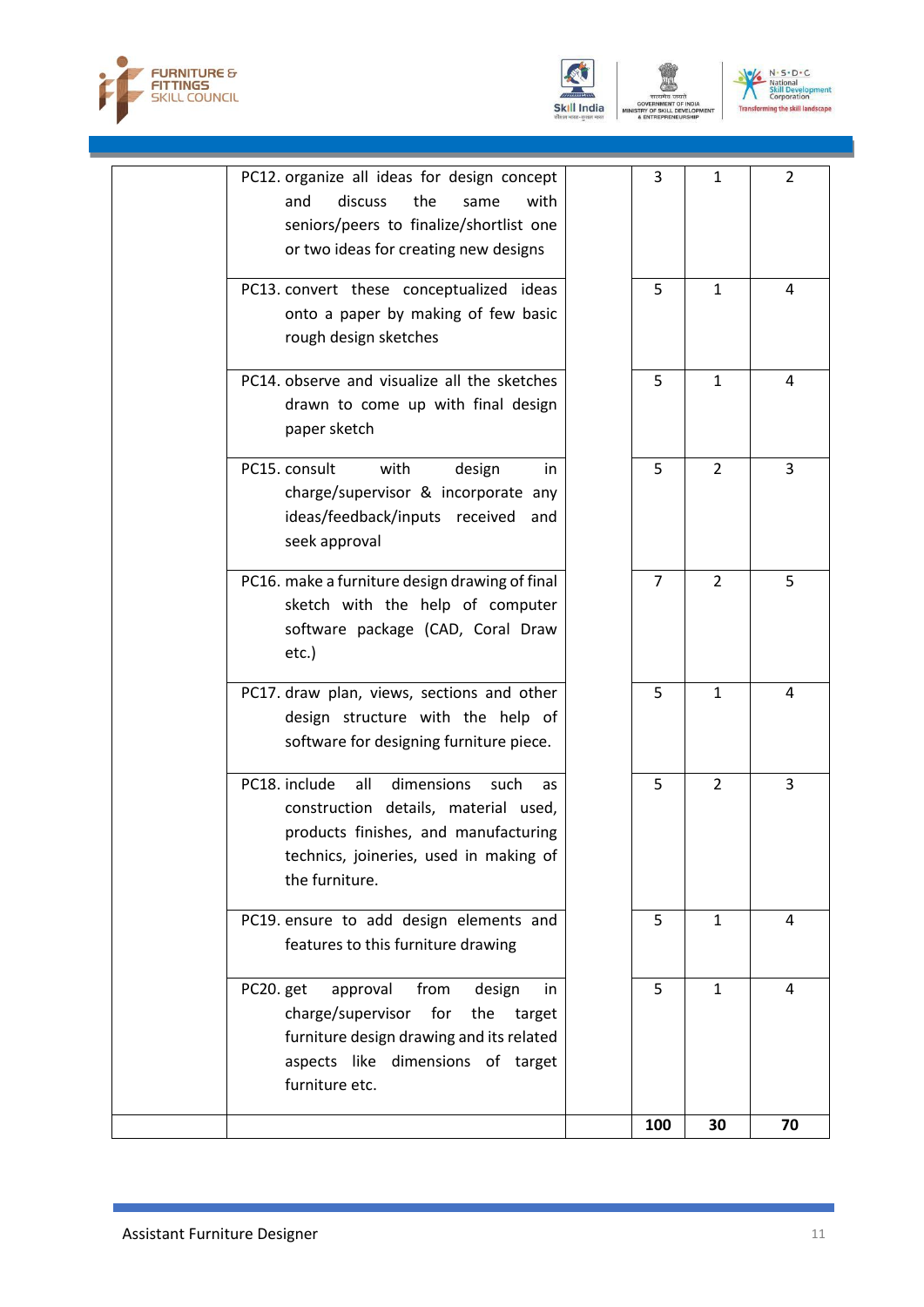





| 2. FFS/N0110 | PC1.              | select materials such as card board,                                               | 100 | 5              | 2              | 3 |
|--------------|-------------------|------------------------------------------------------------------------------------|-----|----------------|----------------|---|
| (Create a    |                   | small sticks or other materials to create                                          |     |                |                |   |
| scale model  |                   | scale model of the designed furniture                                              |     |                |                |   |
| and build a  | PC <sub>2</sub> . | draw a layouts on card board sheet as                                              |     | 6              | $\overline{2}$ | 4 |
| furniture    |                   | per furniture dimension, cut cardboard                                             |     |                |                |   |
| prototype)   |                   | as per drawn layout. Join these cut card                                           |     |                |                |   |
|              |                   | board piece together, as per shape and                                             |     |                |                |   |
|              |                   | size of furniture                                                                  |     |                |                |   |
|              | PC <sub>3</sub> . | add sticks or other chosen material to                                             |     | 5              | $\mathbf{1}$   | 4 |
|              |                   | display the feature and details of the                                             |     |                |                |   |
|              |                   | furniture piece                                                                    |     |                |                |   |
|              | PC4.              |                                                                                    |     | 6              | $\overline{2}$ | 4 |
|              |                   | review all sizes and proportions of scale,<br>also review all joineries and making |     |                |                |   |
|              |                   |                                                                                    |     |                |                |   |
|              |                   | techniques of furniture                                                            |     |                |                |   |
|              | PC5.              | analyze and conduct a visual inspection                                            |     | 5              | $\mathbf{1}$   | 4 |
|              |                   | to identify any problems that are                                                  |     |                |                |   |
|              |                   | present or may arise in scale model,                                               |     |                |                |   |
|              |                   | before proceeding to prototype sample                                              |     |                |                |   |
|              |                   |                                                                                    |     |                |                |   |
|              | PC6.              | present to seniors and seek approval,                                              |     | 5              | 2              | 3 |
|              |                   | incorporate feedback for getting a                                                 |     |                |                |   |
|              |                   | furniture prototype sample ready                                                   |     |                |                |   |
|              | PC7.              | give detail drawings & specification to                                            |     | 5              | 2              | 3 |
|              |                   | the craftsman /carpenter to get the                                                |     |                |                |   |
|              |                   | furniture prototype ready                                                          |     |                |                |   |
|              | PC8.              | ensure all the collected raw materials or                                          |     | 5              | $\mathbf{1}$   | 4 |
|              |                   | sample materials are of standard quality                                           |     |                |                |   |
|              |                   |                                                                                    |     |                |                |   |
|              | PC9.              | make sure all cut size of wood pieces are                                          |     | 5              | $\mathbf{1}$   | 4 |
|              |                   | as per given layout                                                                |     |                |                |   |
|              |                   | PC10. check structure of prototype<br>and                                          |     | 6              | $\overline{2}$ | 4 |
|              |                   | analyze all joineries and techniques                                               |     |                |                |   |
|              |                   | used are correct                                                                   |     |                |                |   |
|              |                   | PC11. analyze look and appearance of the                                           |     | $\overline{7}$ | $\overline{2}$ | 5 |
|              |                   | prototype sample and check for any                                                 |     |                |                |   |
|              |                   | errors that didn't show up in the small                                            |     |                |                |   |
|              |                   | scale. They should be worked out with                                              |     |                |                |   |
|              |                   | the prototype                                                                      |     |                |                |   |
|              |                   | PC12. review and get the furniture prototype                                       |     | $\overline{7}$ | $\overline{2}$ | 5 |
|              |                   | tested by supervisors. E.g. checking for                                           |     |                |                |   |
|              |                   | levelling, balance, strengths, durability,                                         |     |                |                |   |
|              |                   | longevity etc.                                                                     |     |                |                |   |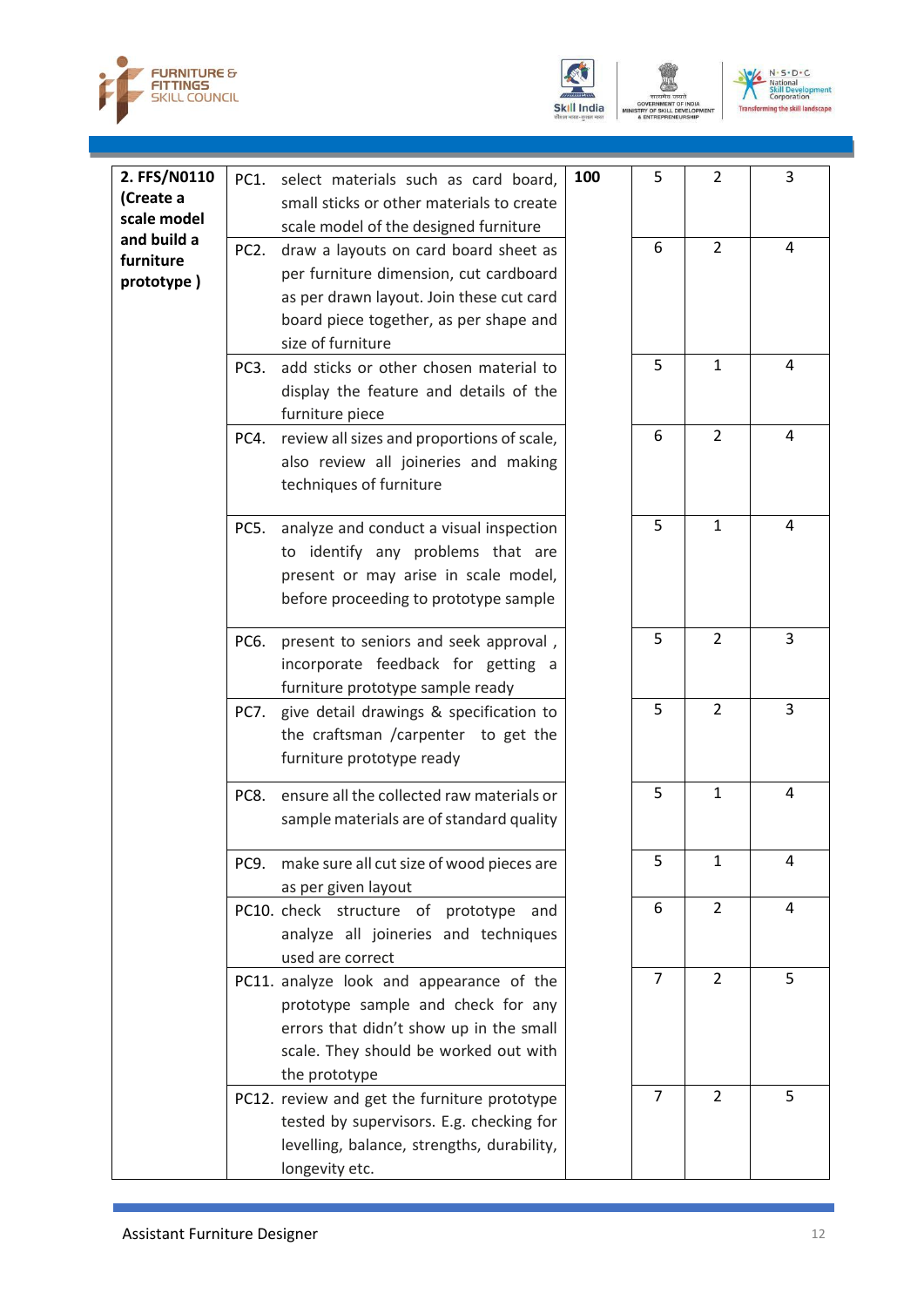





|                                                                   | PC13. ensure that the prototype finish is as per<br>instruction and quality standard                                                                                                                                        |     | 6              | $\overline{2}$ | 4              |
|-------------------------------------------------------------------|-----------------------------------------------------------------------------------------------------------------------------------------------------------------------------------------------------------------------------|-----|----------------|----------------|----------------|
|                                                                   | PC14. review prototype in consultation with<br>the supervisor and /or team keeping in<br>view the ability and capacity of the<br>organization<br>terms<br>in.<br>οf<br>equipment/material to be used, labor<br>skills, etc. |     | $\overline{7}$ | 2              | 5              |
|                                                                   | PC15. develop a new prototype or make<br>changes in this existing prototype<br>sample as per feedback or inputs<br>received                                                                                                 |     | $\overline{7}$ | $\overline{2}$ | 5              |
|                                                                   | PC16. get signoff/approval of this<br>final<br>prototype from the supervisor                                                                                                                                                |     | 8              | $\overline{2}$ | 6              |
|                                                                   | PC17. assist in compliance with procedural<br>documentation and if required take the<br>photograph of the finished furniture<br>prototype to make a portfolio/record<br>purpose                                             |     | 5              | $\overline{2}$ | 3              |
|                                                                   |                                                                                                                                                                                                                             |     | 100            | 30             | 70             |
|                                                                   |                                                                                                                                                                                                                             |     |                |                |                |
| 3.FFS/N8601<br><b>Ensure health</b><br>and safety at<br>workplace | PC1. work safely at all times, complying<br>with health and safety legislation,<br>regulations and other relevant<br>guidelines                                                                                             | 100 | 3              | $\overline{2}$ | $\mathbf{1}$   |
|                                                                   | PC2. ensure that health and safety<br>instructions applicable to the work<br>place are being followed                                                                                                                       |     | 3              | $\mathbf{1}$   | $\overline{2}$ |
|                                                                   | PC3. check the worksite for any possible<br>health and safety hazards                                                                                                                                                       |     | 3              | $\mathbf{1}$   | $\overline{2}$ |
|                                                                   | PC4. follow manufacturers' instructions<br>and job specifications relating to safe<br>use of materials specifically chemicals<br>and power equipment                                                                        |     | 3              | 1              | 2              |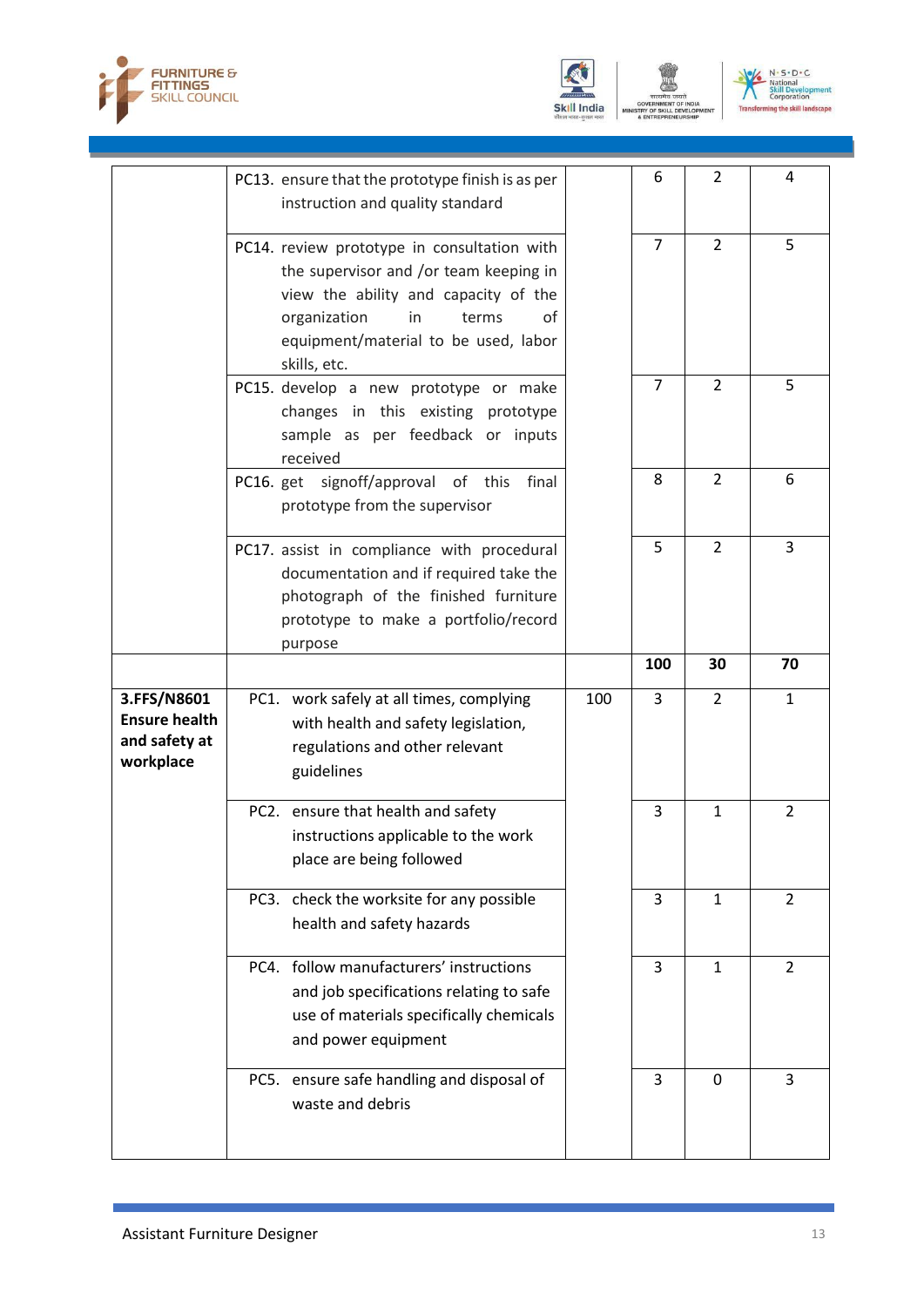





ENT

|  | PC6. identify and report any hazards and                         | 3 | $\mathbf{1}$   | $\overline{2}$ |
|--|------------------------------------------------------------------|---|----------------|----------------|
|  | potential risks/ threats to supervisors                          |   |                |                |
|  | or other authorized personnel                                    |   |                |                |
|  | Hazards: sharp edged tools,                                      |   |                |                |
|  | hazardous surfaces, physical hazards,                            |   |                |                |
|  | electrical hazards, health hazards                               |   |                |                |
|  | from chemicals and other such toxic                              |   |                |                |
|  | material etc.                                                    |   |                |                |
|  | PC7. undertake first aid activities in case of                   | 3 | $\Omega$       | 3              |
|  | any accident, if required and asked to                           |   |                |                |
|  | do so                                                            |   |                |                |
|  |                                                                  |   |                |                |
|  | PC8. select and use appropriate personal                         | 3 | $\mathbf 0$    | 3              |
|  | protective equipment compatible to                               |   |                |                |
|  | the work and compliant to relevant                               |   |                |                |
|  | occupational health and safety                                   |   |                |                |
|  | guidelines                                                       |   |                |                |
|  | Personal<br>protective<br>equipment:<br>safety<br>head<br>masks, |   |                |                |
|  | glasses,<br>safety<br>protection,<br>ear<br>muffs,               |   |                |                |
|  | footwear, gloves, aprons etc.                                    |   |                |                |
|  |                                                                  |   |                |                |
|  | PC9. maintain correct body posture while                         | 3 | $\mathbf 0$    | 3              |
|  | standing and working for long hours                              |   |                |                |
|  | and carrying heavy materials                                     |   |                |                |
|  | PC10. lift, carry or move heavy wooden                           | 4 | $\overline{2}$ | $\overline{2}$ |
|  | furniture and accessories from one                               |   |                |                |
|  | place to another using approved safe                             |   |                |                |
|  | working practices                                                |   |                |                |
|  | PC11. handle all required tools, machines,                       | 4 | $\overline{2}$ | $\overline{2}$ |
|  |                                                                  |   |                |                |
|  | materials & equipment safely                                     |   |                |                |
|  | PC12. adhere to relevant occupational                            | 3 | $\Omega$       | 3              |
|  | safety policies while handling sharp                             |   |                |                |
|  | tools to make and install furniture                              |   |                |                |
|  | and fittings                                                     |   |                |                |
|  | PC13. take safety measures while handling                        | 3 | $\Omega$       | 3              |
|  | glass, heavy wood, materials,                                    |   |                |                |
|  | chemicals etc.                                                   |   |                |                |
|  |                                                                  |   |                |                |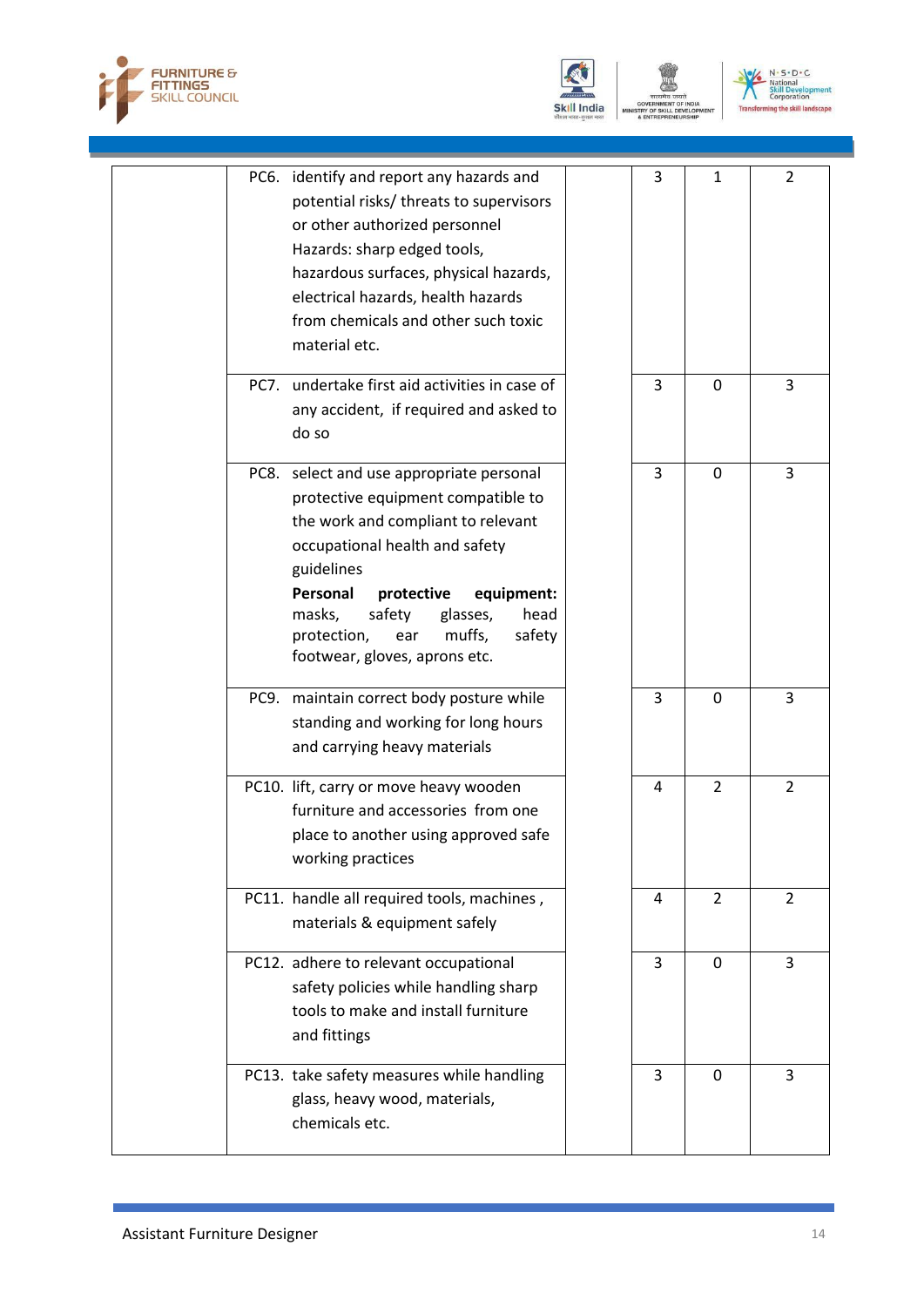





| PC14. apply good housekeeping practices at<br>all times Good housekeeping<br>practices: clean/tidy work areas,<br>removal/disposal of waste products,<br>protect surfaces                                                                                                             | 3              | $\overline{2}$ | $\mathbf{1}$   |
|---------------------------------------------------------------------------------------------------------------------------------------------------------------------------------------------------------------------------------------------------------------------------------------|----------------|----------------|----------------|
| PC15. report accident/incident report to<br>authorized personal                                                                                                                                                                                                                       | 3              | $\mathbf{1}$   | $\overline{2}$ |
| PC16. perform basic safety checks before<br>operation of all machines, tools and<br>electrical equipment                                                                                                                                                                              | $\overline{3}$ | $\overline{2}$ | $\mathbf{1}$   |
| PC17. follow recommended material<br>handling procedure to control<br>damage and personal injury                                                                                                                                                                                      | 3              | $\mathbf{1}$   | $\overline{2}$ |
| PC18. follow safe working practices at all<br>times                                                                                                                                                                                                                                   | 3              | $\mathbf{1}$   | 2              |
| PC19. follow appropriate procedure in case<br>a of fire emergency                                                                                                                                                                                                                     | 3              | $\mathbf{1}$   | $\overline{2}$ |
| PC20. follow electrical safety measures<br>while working with electrically<br>powered tools & equipment                                                                                                                                                                               | 4              | $\overline{2}$ | $\overline{2}$ |
| PC21. follow agreed work location<br>procedures in the event of an<br>emergency or an accident                                                                                                                                                                                        | $\overline{3}$ | $\mathbf{1}$   | 2              |
| PC22. follow emergency and evacuation<br>procedures in case of accidents, fires,<br>natural calamities                                                                                                                                                                                | 3              | $\mathbf{1}$   | 2              |
| PC23. check and ensure general health and<br>safety equipment are available at<br>work site<br><b>General health and safety</b><br>equipment: fire extinguishers; first<br>aid equipment; safety instruments<br>and clothing; safety installations (e.g.<br>fire exits, exhaust fans) | 4              | $\mathbf{1}$   | 3              |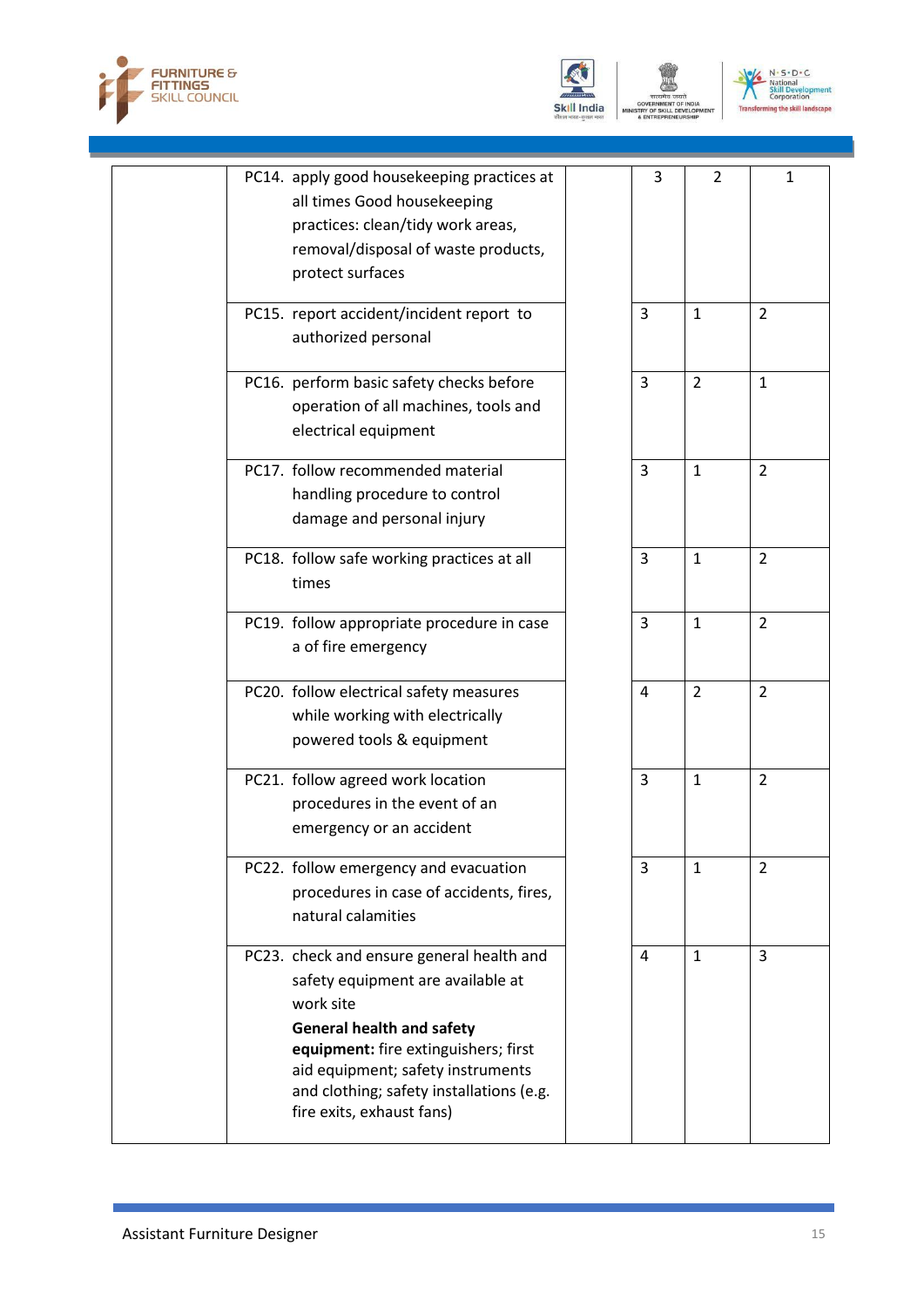





:NT

| PC24. comply with restrictions imposed on<br>harmful chemicals inside work area<br>during working hours                                                                                                                                                                                                                                                                                                                                                                                                                                                                                                                                                                                                                                                                                          | 3              | $\mathbf 0$    | 3              |
|--------------------------------------------------------------------------------------------------------------------------------------------------------------------------------------------------------------------------------------------------------------------------------------------------------------------------------------------------------------------------------------------------------------------------------------------------------------------------------------------------------------------------------------------------------------------------------------------------------------------------------------------------------------------------------------------------------------------------------------------------------------------------------------------------|----------------|----------------|----------------|
| PC25. correctly demonstrate rescue<br>techniques applied during fire hazard                                                                                                                                                                                                                                                                                                                                                                                                                                                                                                                                                                                                                                                                                                                      | 3              | $\mathbf{0}$   | 3              |
| PC26. demonstrate good housekeeping in<br>order to prevent fire hazards                                                                                                                                                                                                                                                                                                                                                                                                                                                                                                                                                                                                                                                                                                                          | 3              | $\mathbf 0$    | 3              |
| PC27. demonstrate the correct use of a fire<br>extinguisher                                                                                                                                                                                                                                                                                                                                                                                                                                                                                                                                                                                                                                                                                                                                      | 3              | $\overline{2}$ | $\mathbf{1}$   |
| PC28. demonstrate how to free a person<br>from electrocution                                                                                                                                                                                                                                                                                                                                                                                                                                                                                                                                                                                                                                                                                                                                     | $\overline{3}$ | $\mathbf{1}$   | $\overline{2}$ |
| PC29. respond promptly and appropriately<br>to an accident situation or medical<br>emergency                                                                                                                                                                                                                                                                                                                                                                                                                                                                                                                                                                                                                                                                                                     | 3              | $\mathbf 0$    | 3              |
| PC30. participate in emergency procedures<br>Emergency procedures: raising alarm,<br>safe/efficient, evacuation, correct<br>means of escape, correct assembly<br>point, roll call, correct return to work                                                                                                                                                                                                                                                                                                                                                                                                                                                                                                                                                                                        | 3              | $\mathbf 0$    | 3              |
| PC31. use the various appropriate fire<br>extinguishers on different types of<br>fires correctly<br>Types of fires: Class A: e.g. ordinary<br>solid combustibles, such as wood,<br>paper, cloth, plastic, charcoal, etc.;<br>Class B: flammable liquids and gases,<br>such as gasoline, propane, diesel fuel,<br>tar, cooking oil, and similar<br>substances; Class C: e.g. electrical<br>equipment such as appliances, wiring,<br>breaker panels, etc. These categories<br>of fires become Class A, B, and D fires<br>when the electrical equipment that<br>initiated the fire is no longer receiving<br>electricity); Class D: combustible<br>metals such as magnesium, titanium,<br>and sodium (These fires burn at<br>extremely high temperatures and<br>require special suppression agents) | 3              | $\mathbf{1}$   | 2              |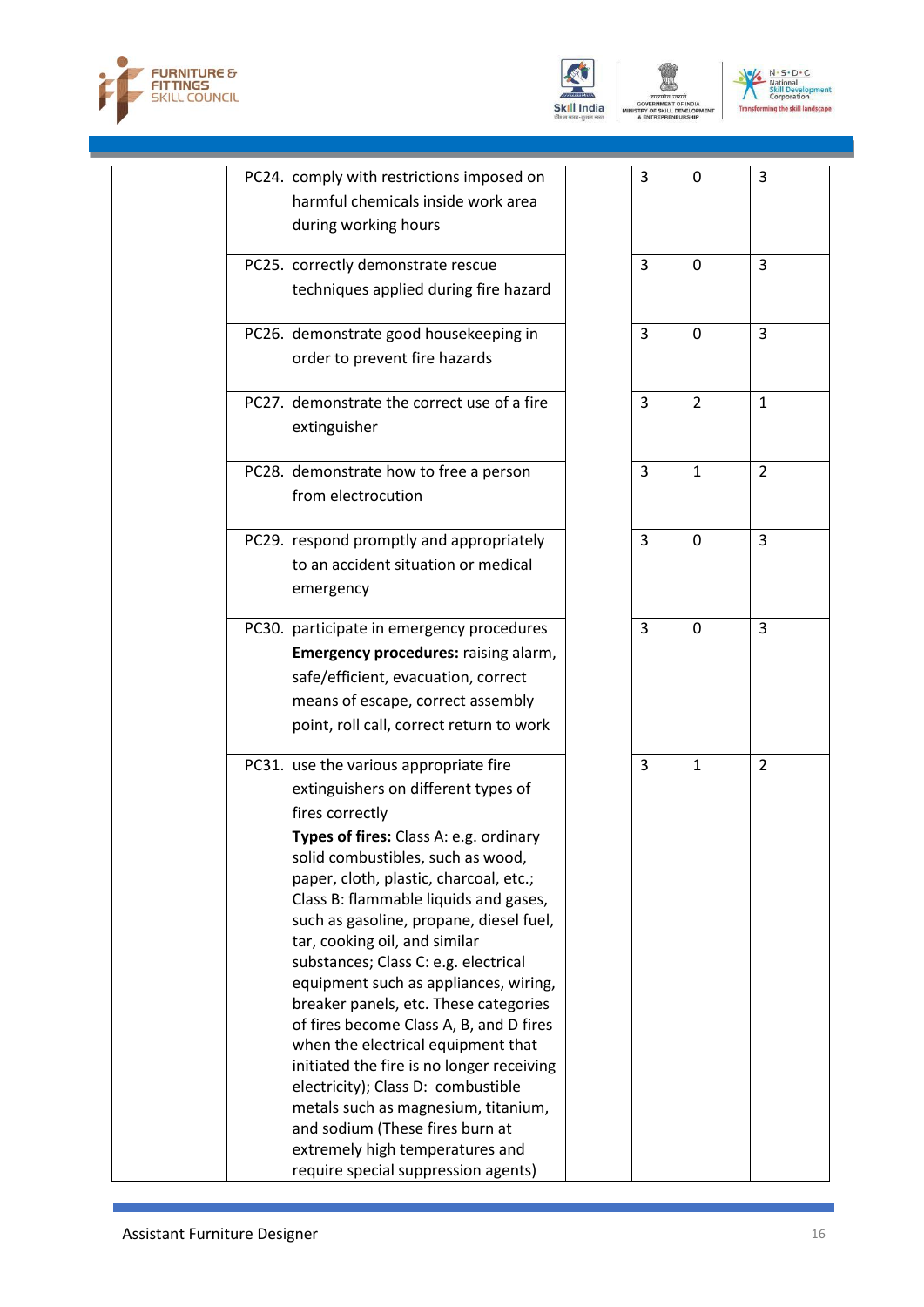





ENT

|                                                          | PC32. state methods of accident prevention<br>in the work environment<br><b>Methods of accident prevention:</b><br>training in health and safety<br>procedures; using health and safety<br>procedures; use of equipment and<br>working practices (such as safe<br>carrying procedures); safety notices,<br>advice; instruction from colleagues<br>and supervisors |              | 3              | 3              | $\Omega$       |
|----------------------------------------------------------|-------------------------------------------------------------------------------------------------------------------------------------------------------------------------------------------------------------------------------------------------------------------------------------------------------------------------------------------------------------------|--------------|----------------|----------------|----------------|
|                                                          |                                                                                                                                                                                                                                                                                                                                                                   | <b>Total</b> | 100            | 30             | 70             |
| 4.FFS/N8801<br><b>Work</b><br>effectively<br>with others | PC1. seek assistance from supervisor or<br>any such appropriate authority as and<br>when required                                                                                                                                                                                                                                                                 | 100          | 3              | $\mathbf{1}$   | $\overline{2}$ |
|                                                          | ask questions and seek clarifications<br>PC <sub>2</sub> .<br>on work tasks whenever required                                                                                                                                                                                                                                                                     |              | $\overline{3}$ | $\mathbf{1}$   | $\overline{2}$ |
|                                                          | PC3. seek and obtain clarifications on<br>policies and procedures, from the<br>supervisor or other authorized<br>personnel                                                                                                                                                                                                                                        |              | 5              | 5              | 0              |
|                                                          | PC4. identify and report any possible<br>deviations to appropriate authority                                                                                                                                                                                                                                                                                      |              | 3              | $\mathbf{1}$   | 2              |
|                                                          | PC5. address the problems effectively and<br>report if required to immediate<br>supervisor appropriately                                                                                                                                                                                                                                                          |              | 5              | $\overline{2}$ | 3              |
|                                                          | PC6. receive instructions clearly from<br>superiors and respond effectively on<br>the same                                                                                                                                                                                                                                                                        |              | 3              | $\mathbf{1}$   | $\overline{2}$ |
|                                                          | PC7. follow escalation matrix in case of any<br>grievance                                                                                                                                                                                                                                                                                                         |              | 6              | 4              | $\overline{2}$ |
|                                                          | PC8. accurately receive information and<br>instructions from the supervisor<br>related to one's work                                                                                                                                                                                                                                                              |              | 5              | $\overline{3}$ | $\overline{2}$ |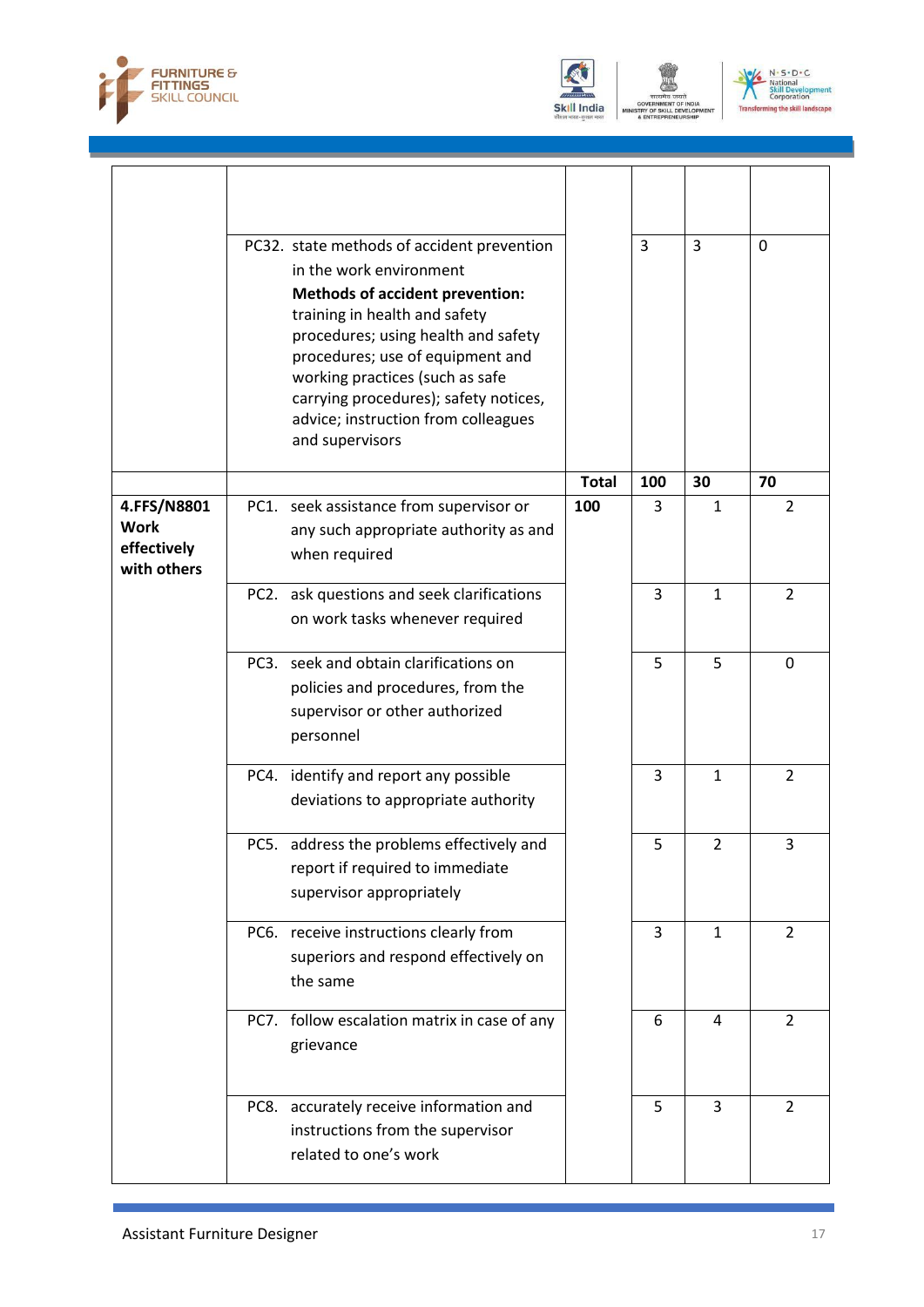





| eliminating waste, honesty, etc. |                                                                                                                                                                                                             | <b>Total</b> | 100              | 30                                                           | 70               |
|----------------------------------|-------------------------------------------------------------------------------------------------------------------------------------------------------------------------------------------------------------|--------------|------------------|--------------------------------------------------------------|------------------|
|                                  |                                                                                                                                                                                                             |              |                  |                                                              |                  |
|                                  | standards; not gossiping and idling time;                                                                                                                                                                   |              |                  |                                                              |                  |
|                                  | disciplined behaviors: e.g. punctuality;<br>completing tasks as per given time and                                                                                                                          |              |                  |                                                              |                  |
|                                  | disciplined behaviors at the workplace                                                                                                                                                                      |              |                  |                                                              |                  |
|                                  | PC21. demonstrate responsible and                                                                                                                                                                           |              | 6                | 0                                                            | 6                |
|                                  |                                                                                                                                                                                                             |              |                  |                                                              |                  |
|                                  | interacting with others at work                                                                                                                                                                             |              |                  |                                                              |                  |
|                                  | PC20. display active listening skills while                                                                                                                                                                 |              | 5                | $\mathbf{0}$                                                 | 5                |
|                                  | PC19. show respect to other and their work                                                                                                                                                                  |              | 5                | $\mathbf{0}$                                                 | 5                |
| to understand                    |                                                                                                                                                                                                             |              |                  |                                                              |                  |
|                                  | pace and in a manner that helps them                                                                                                                                                                        |              |                  |                                                              |                  |
|                                  | PC18. communicate with others clearly, at a                                                                                                                                                                 |              | 6                | 3                                                            | 3                |
|                                  | synchronized manner                                                                                                                                                                                         |              |                  |                                                              |                  |
|                                  | PC17. work together with co-workers in a                                                                                                                                                                    |              | 6                | 0                                                            | 6                |
|                                  |                                                                                                                                                                                                             |              |                  |                                                              |                  |
| work place                       | enhance quality and productivity at                                                                                                                                                                         |              |                  |                                                              |                  |
|                                  | wherever and whenever required to                                                                                                                                                                           |              |                  |                                                              |                  |
|                                  | PC16. share information with team                                                                                                                                                                           |              | 5                | $\overline{2}$                                               | 3                |
|                                  |                                                                                                                                                                                                             |              |                  |                                                              |                  |
| procedures                       | PC15. follow organizational policies and                                                                                                                                                                    |              | 4                | 4                                                            | $\overline{0}$   |
| standards                        |                                                                                                                                                                                                             |              |                  |                                                              |                  |
|                                  | PC14. adhere to time lines and quality                                                                                                                                                                      |              | 5                | $\overline{2}$                                               | 3                |
|                                  |                                                                                                                                                                                                             |              |                  |                                                              |                  |
| organized state                  | PC13. keep work area in a tidy and                                                                                                                                                                          |              | 5                | $\mathbf 0$                                                  | 5                |
|                                  |                                                                                                                                                                                                             |              |                  |                                                              |                  |
|                                  |                                                                                                                                                                                                             |              |                  |                                                              |                  |
|                                  |                                                                                                                                                                                                             |              |                  |                                                              |                  |
|                                  | and other team members                                                                                                                                                                                      |              |                  |                                                              |                  |
|                                  |                                                                                                                                                                                                             |              |                  |                                                              |                  |
| times                            |                                                                                                                                                                                                             |              |                  |                                                              |                  |
|                                  |                                                                                                                                                                                                             |              |                  |                                                              |                  |
|                                  |                                                                                                                                                                                                             |              |                  |                                                              |                  |
|                                  | PC9. coordinate and cooperate with<br>colleagues to achieve work objectives<br>PC10. display courteous behaviour at all<br>PC11. respond politely to customer queries<br>PC12. follow work place dress code |              | 5<br>5<br>5<br>5 | $\mathbf{0}$<br>$\mathbf{0}$<br>$\mathbf{1}$<br>$\mathbf{0}$ | 5<br>5<br>4<br>5 |